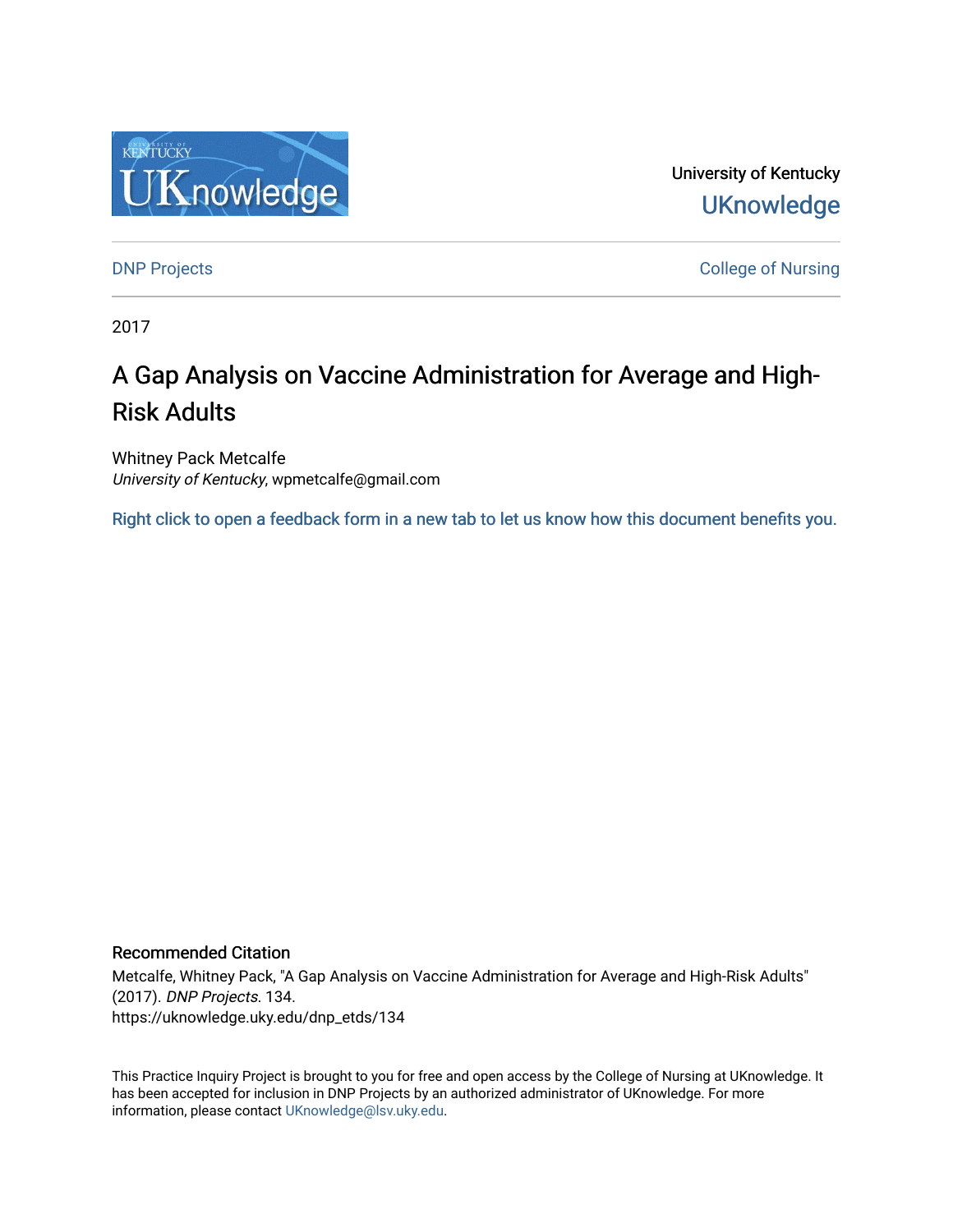## Final DNP Project Report

A Gap Analysis on Vaccine Administration for Average and High-Risk Adults

Whitney Pack Metcalfe, BSN, RN

University of Kentucky College of Nursing

04/12/2017

Judith Daniels, PhD, APRN—Committee Chair

Elizabeth Tovar, PhD, APRN—Committee Member

Mikael Jones, PharmD—Committee Member/Clinical Mentor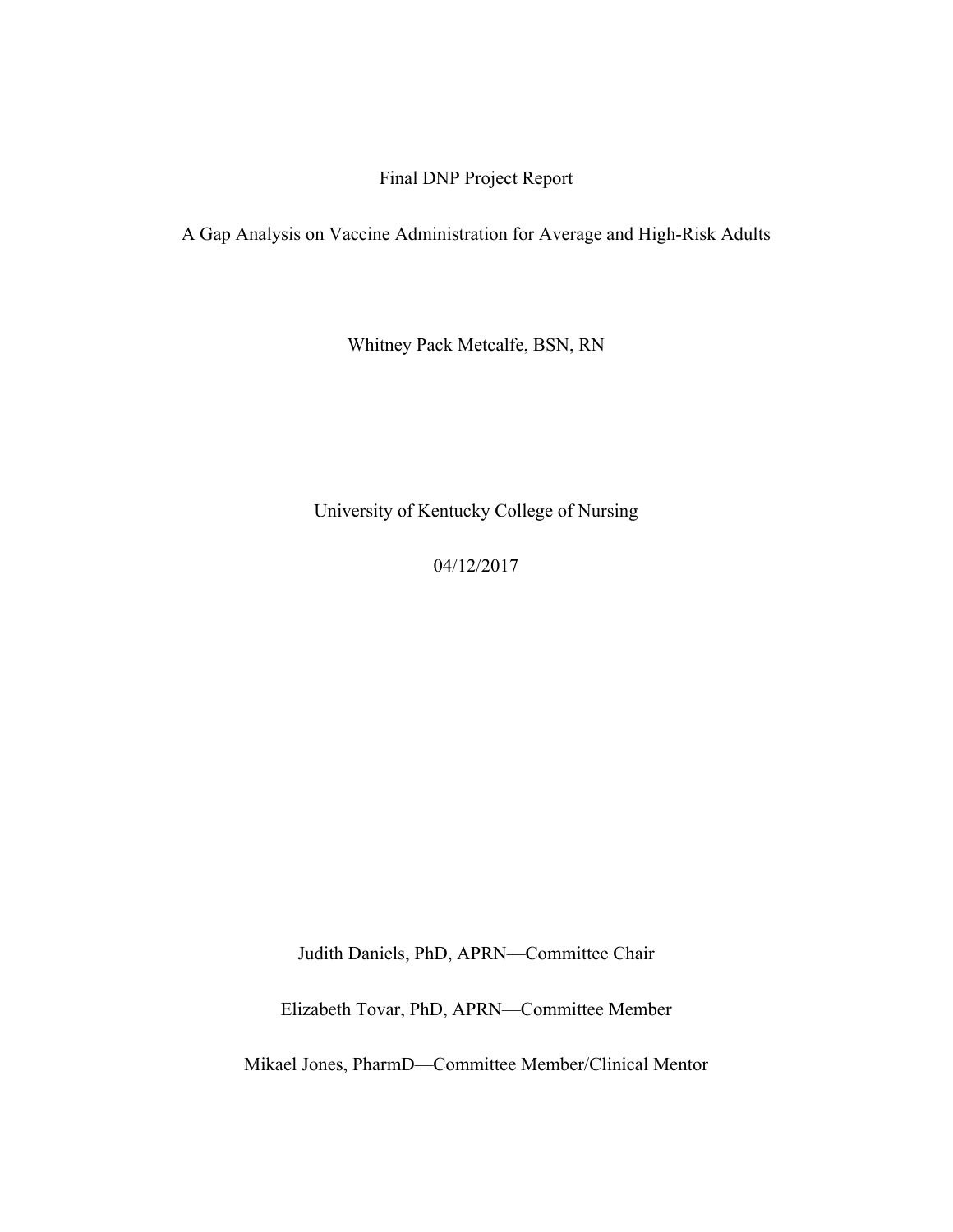#### **Dedication**

 To my wonderful husband, thank you for believing in me and pushing me along this journey. You have kept me sane, made me laugh, and supported me in so many ways. Thank you for all the sacrifices you have made over the past three years. I cannot thank you enough for your love, care and generosity.

To my Momma*,* I cannot thank you enough for being such a positive role model throughout my life. You have shown me how important it is to work hard and to always have faith. Your love and support have guided me every day. You have taught me how important it is to never give up. Thank you for always believing in me.

 To my Dad, I cannot thank you enough for passing on your witty personality and social skills to me. You have taught me to never meet a stranger, be friendly to others, and how important it is to always have fun. I know I have made you proud.

To my late Mamaw and Papaw, thank you for always expressing the importance of education. Mamaw, on days when I wonder how I survived the last three years- I think about you and your excitement when I told you I was accepted into this program. Papaw, thanks for teaching me the importance of hard work and to take pride in everything I do.

To my brother, thank you for always teaching me to stay tough. I am thankful for our relationship, and hope the future brings me more time to spend with you and your family.

To my sweet nephew, thanks for always having a smile on your face and letting me see life through your eyes. May you always know you are so loved, never give up on yourself, and always dream big. You have taught me to keep my imagination alive.

I love each one of you so much and I cannot thank you enough for your love, support and understanding.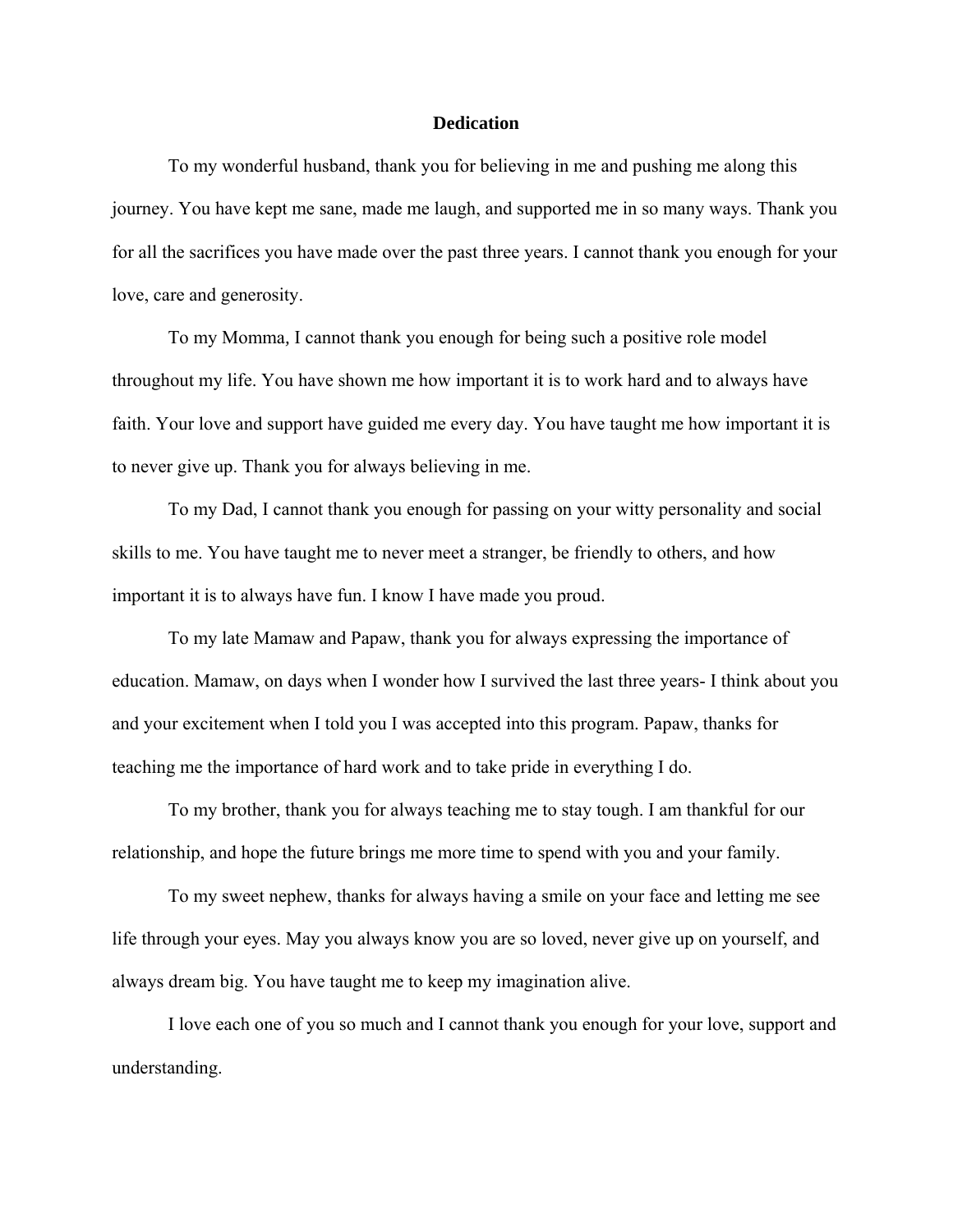#### **Acknowledgements**

**Dr. Judith Daniels,** thank you for all your help throughout this journey. Thank you for pushing me and making sure I did everything to my utmost potential. You believed in me when I did not believe in myself. I cannot thank you enough for everything you have done for me. You are an exceptional provider, educator, advisor and mentor.

**Dr. Amanda Wiggins,** thank you so much for all your assistance with my statistical analysis for this project.

**Dr. Elizabeth Tovar,** thank you for your guidance on the initial development of my ideas with adult immunizations and for being a wonderful educator.

**Dr. Mikael Jones,** thank you being a part of my committee and for teaching me an immense amount of pharmacology.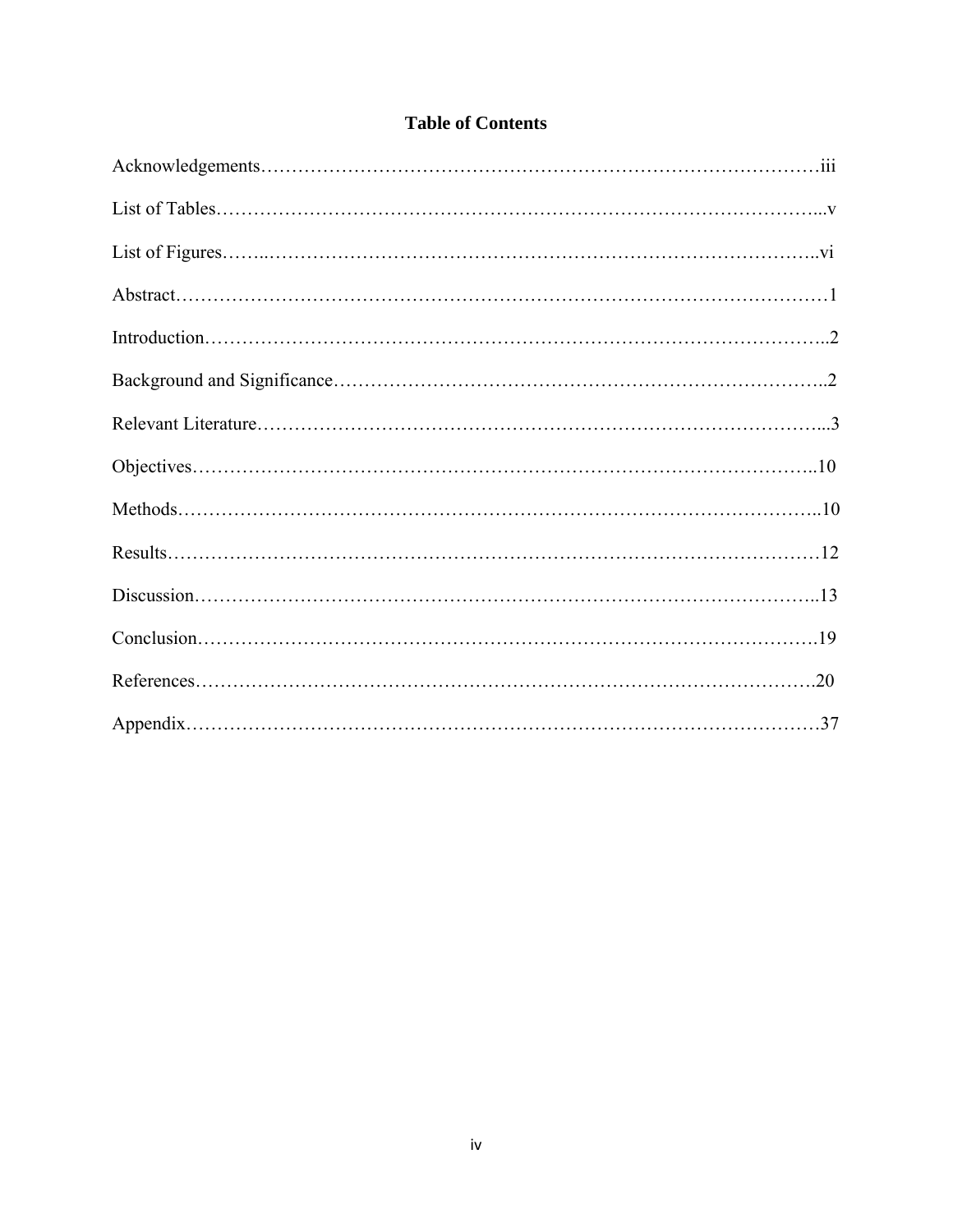## **List of Tables**

| Table 3. Demographical Characteristics of the Project Sample by Group29      |  |
|------------------------------------------------------------------------------|--|
|                                                                              |  |
|                                                                              |  |
|                                                                              |  |
| Table 7. Vaccine Administration for COPD and/or Diabetes Mellitus Patients33 |  |
|                                                                              |  |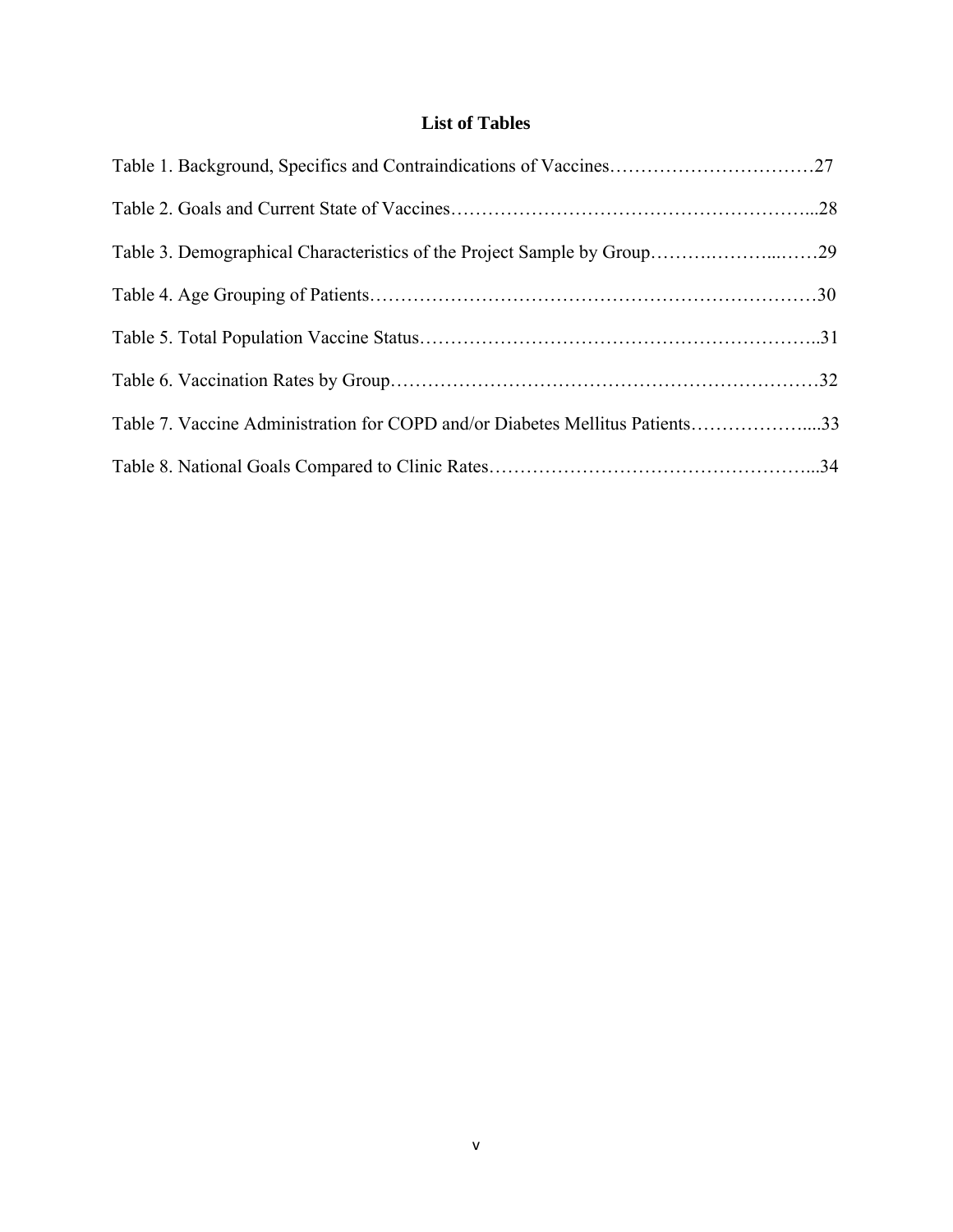## **List of Figures**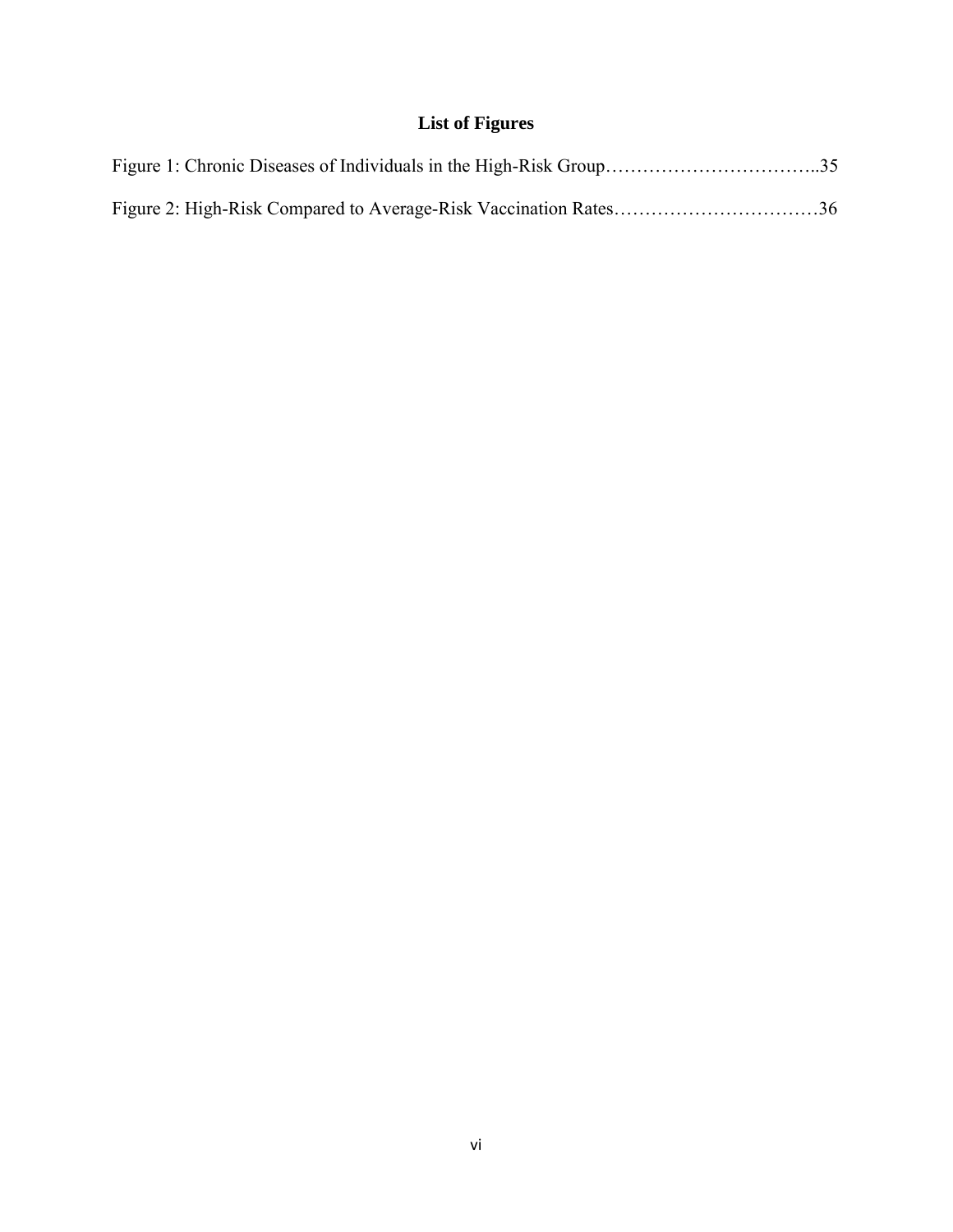#### Abstract

**Background:** Nationally adult immunization rates continue to fall below the current benchmark goals. It is estimated adult vaccinations range from 20 to 60 percent, depending on the vaccine. There are different vaccine schedules for those of average-risk compared to those with high-risk conditions. Providers are being encouraged to explore their administration of vaccines as preventable, communicable diseases continue to be seen. **Objectives:** In a primary care clinic, a gap analysis was conducted to: 1.) Determine adult immunization rates, 2.) Compare vaccine administration rates of the Tdap, PCV13, PPSV23, and influenza vaccines between average and high-risk adults, 3.) Determine if specific chronic diseases correlate with increased or decreased vaccination rates. **Methods:** A retrospective chart review was conducted on a random sample of 120 patients in an urban, primary care clinic. The chart review was utilized to assess vaccine administration for those 50 to 64 years of age, who were high-risk status based on specific diseases, compared to average-risk adults, ages 65 to 80 years of age. **Results:**  Comparing groups, average-risk patients had a higher rate of immunizations for three of the four vaccines (influenza, PCV13 and PPSV23), with a statistically significant difference favoring the average-risk group for PCV13 and influenza. Only the Tdap vaccine had higher frequency in the high-risk group but was not statistically significant. **Conclusions:** Immunization rates were low for both populations which concurs with national data. Possible explanations include difficulties with documentation in the EMR to the lack of emphasis placed on vaccines by patients and providers. Clearly, attention must be placed on adult immunizations and their role in preventive care.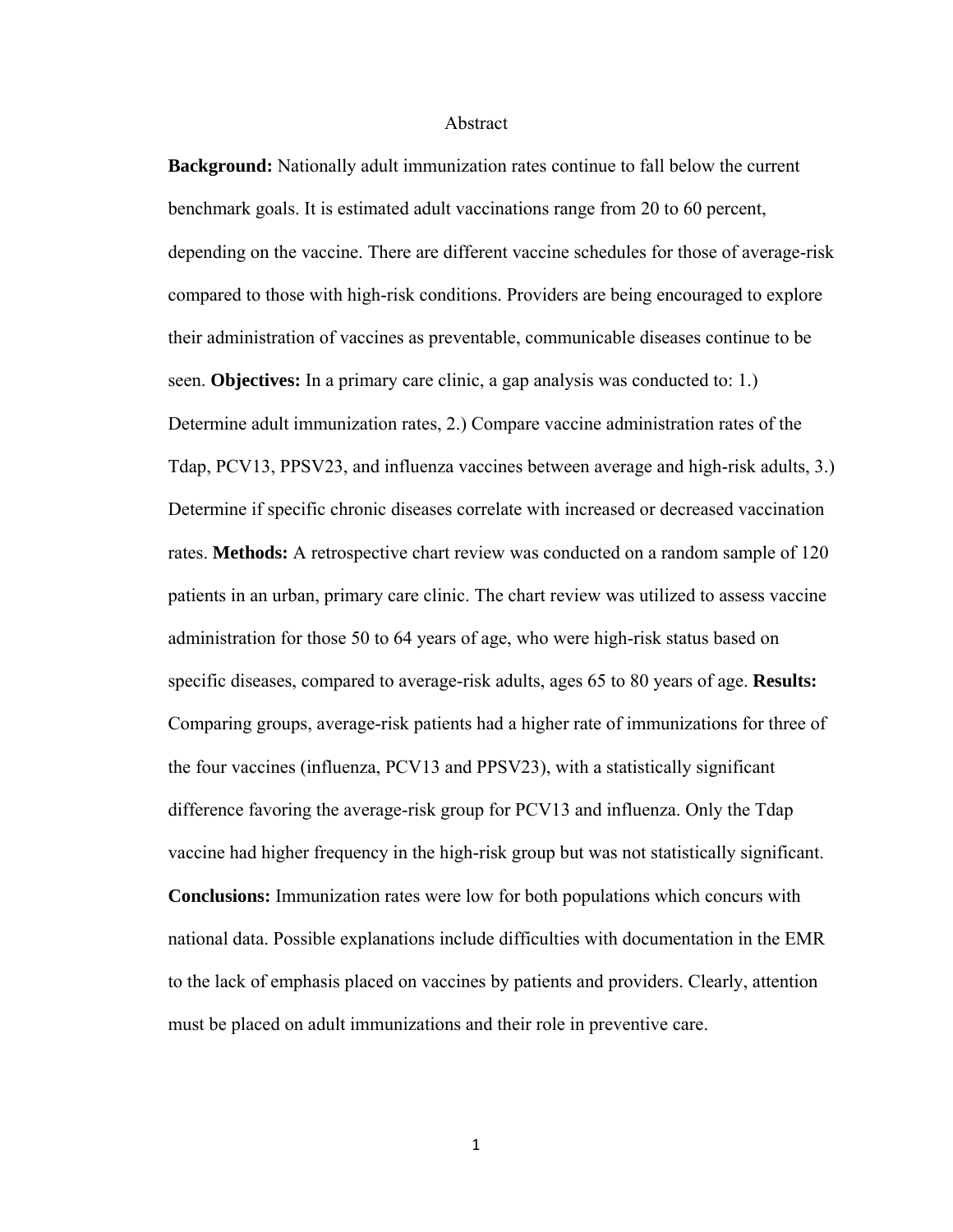A Gap Analysis on Vaccine Administration in Average and High-Risk Adults

## **Introduction**

Population health has been substantially improved through the advent of vaccines for preventable diseases. Unfortunately, there is a gap in patients either accepting vaccines and/or providers recommending their administration. According to a recent report adult immunization rates continue to remain low, it is estimated adult vaccinations range from 20 to 60 percent, depending on the vaccine (Huston, 2014). The reasons for this are multifactorial and include patients' fear of their safety to providers not finding the time to discuss the recommended vaccines. The purpose of this gap analysis is to identify the current percentage of adults in a primary care practice who are vaccinated. Further, the analysis will compare rates of administration between average and high risk adults.

#### **Background and Significance**

Vaccinations play a key role in the prevention of disease. Healthy People 2020 indicates immunizations prevent 14 million cases of communicable disease (United States Department of Health and Human Services, 2017a). In addition, immunizations are said to reduce direct healthcare costs by \$9.9 billion dollars, and \$33.4 billion in indirect healthcare cost (United States Department of Health and Human Services, 2017a).

Immunization guidelines have been published by the United States Advisory Committee on Immunization Practices (ACIP) and other acting committees since 1984 (Orenstein, Pickering & Walton, 2014). These resources are used to provide clinicians on what, when, and how often specific vaccines are needed. The adult vaccine guideline recommendations are reevaluated yearly by the ACIP, the American Academy of Family Physicians (AAFP), the American College of Physicians (ACP) and the American College of Nurse Midwives (ACNM; Orenstein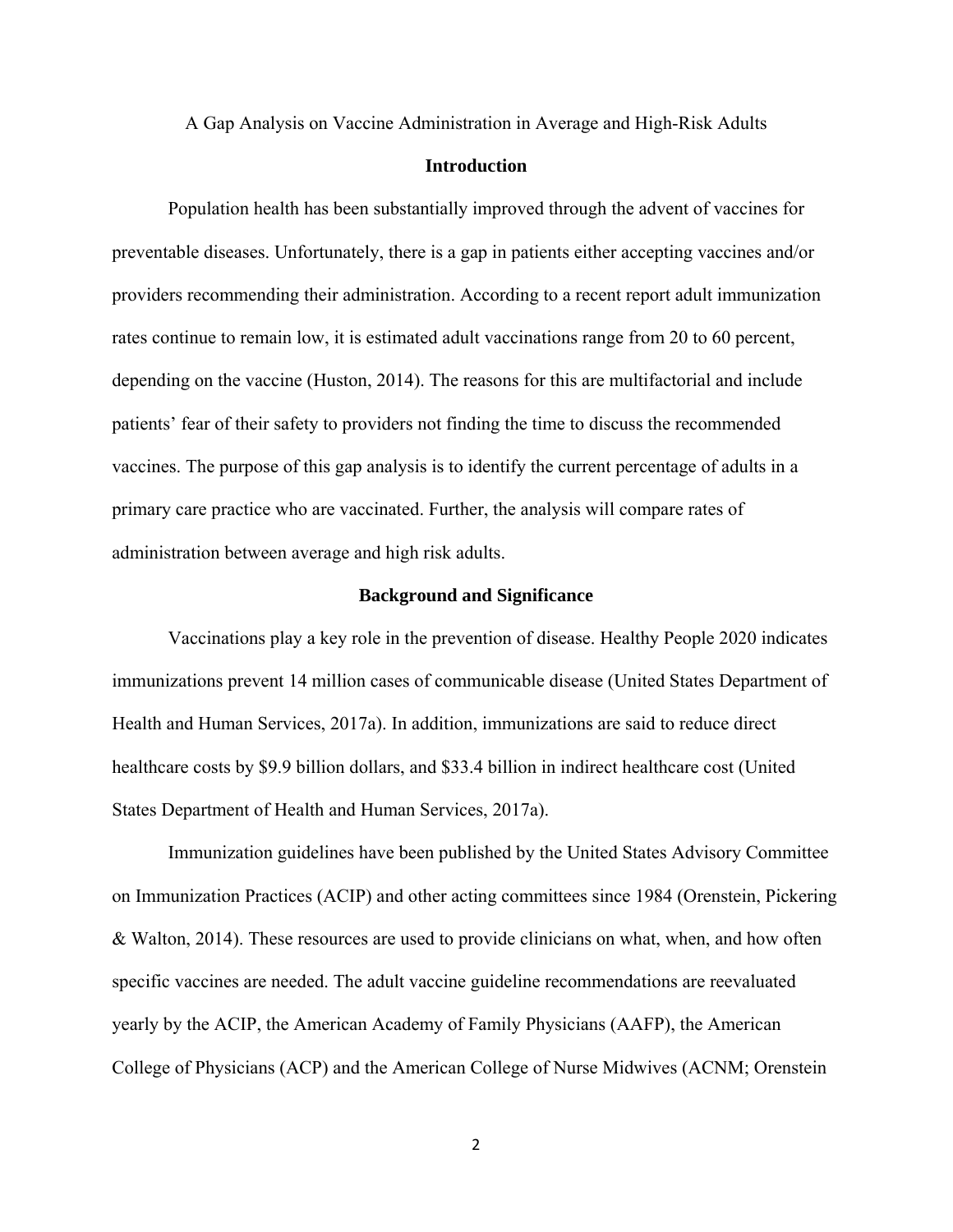et al., 2014). Currently, there are seventeen different preventable diseases listed on the adult immunization schedule that can be reduced through receiving proper vaccinations (United States Department of Health and Human Services, 2015a). The vaccinations for these diseases are recommended during adulthood based on age, prior/current immunization status, and attributing risk factors. The ACIP also identifies when vaccinations should be given for those with high-risk health conditions. For example, patients who are diagnosed with chronic obstructive pulmonary disorder (COPD) should receive their first pneumococcal vaccine between the ages of 19 to 64 years of age (Centers for Disease Control and Prevention, 2015c; Centers for Disease Control and Prevention, 2015d).

Healthy People 2020 has established adult vaccination benchmark goals, which vary depending on the type of vaccine and health status of a patient. Overall, no vaccine has reached the established, current benchmark goals (United States Department of Health and Human Services, 2015b). Reasons for this can be aligned to patient factors (fear, cost, beliefs, lack of understanding) to attention given by providers on vaccine administration (Johnson, Lipzynski, & Nichol, 2008; Ahmed et al., 2014). It is prudent for all clinicians to include vaccinations in preventive care. The first step for any primary care practice is to recognize their own benchmark in adult vaccinations, to develop a quality improvement process.

#### **Relevant Literature**

#### **Search Description**

A review of the literature was conducted by a search of the worldwide web and using the online resources available through the University of Kentucky Medical Library. The search conducted utilized CINAHL, Google, Google Scholar and PubMed. Words used during the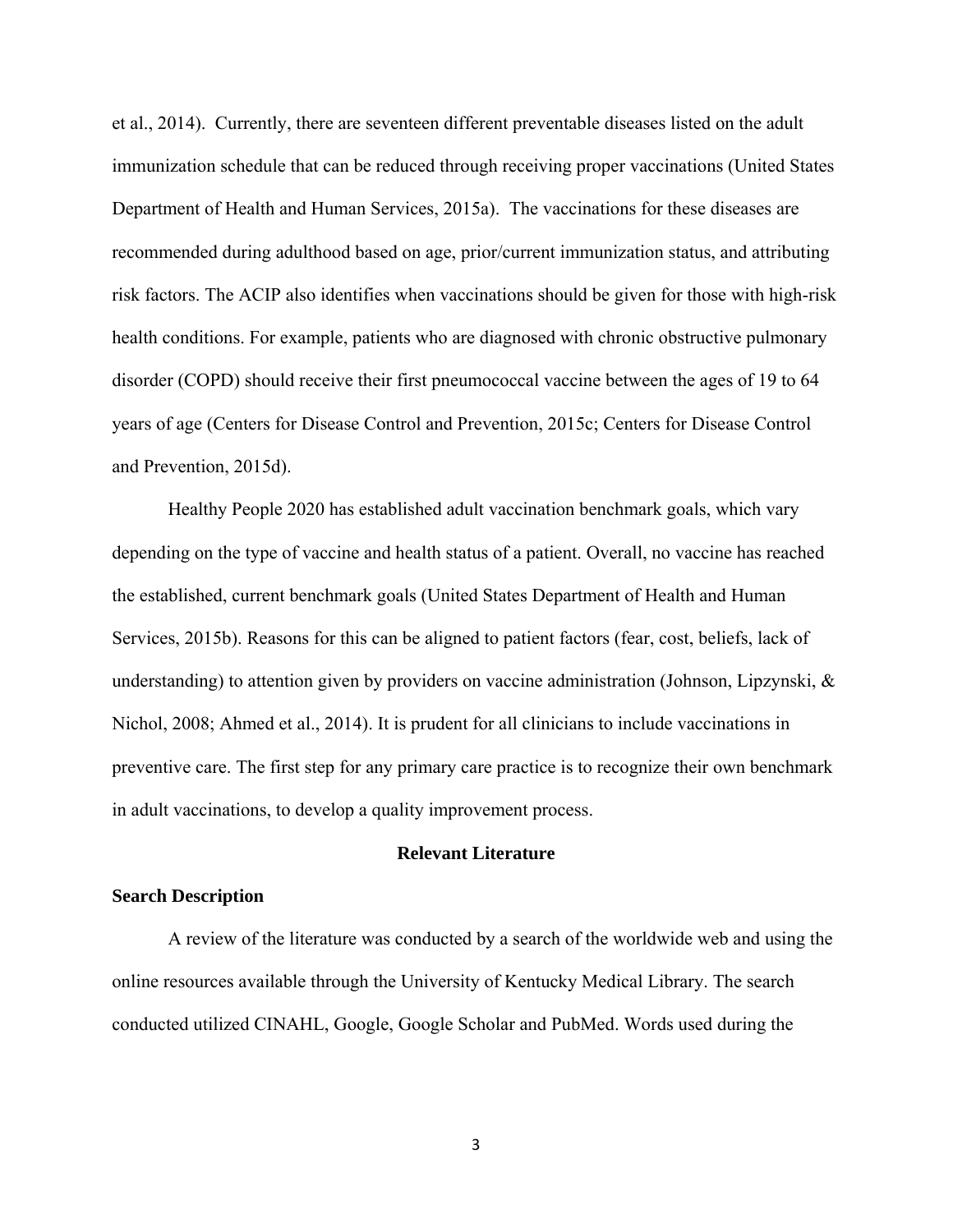search consisted of: chronic disease, adult, immunizations, prevention, vaccinations, vaccines, influenza, pneumococcal, PPSV23, PCV13, Tdap, providers, and barriers.

#### **Background on Vaccinations**

Immunotherapy via vaccinations was initiated in the  $18<sup>th</sup>$  century, with cowpox being the first developed (The College of Physicians of Philadelphia, 2017). The number of vaccines has grown exponentially since then, reducing the devastating effects of many communicable diseases, such as measles, diphtheria, and pertussis. They are meticulously tested by the Food and Drug Administration (FDA) with emphasis on effectiveness and safety (FDA, 2016a). Their use has made the sheer recognition of the diseases they cover difficult to identify. It is through childhood administration that our initial immunotherapy is initiated, and it is through repeat vaccinations in adulthood that further prevent the diseases. Only the influenza; tetanus, diphtheria and pertussis (Tdap); pneumococcal conjugate (PCV13); and pneumococcal polysaccharide (PPSV23) recommended adult vaccinations will be discussed, as they are the focus of this project (See Table 1).

#### **Influenza vaccine.**

 Influenza is one of the most common communicable diseases, with recognized mortality especially in infants, children and older adults (Centers for Disease Control and Prevention, 2014). The vaccine is reassessed and formulated yearly to cover the recent strains and mutations based on prior seasons. Administration of the vaccine for flu prevention starts at the age of six months and continues throughout life (Grohskopf et al., 2016). This vaccine is the only one requiring yearly administration. Its overall efficacy rate is between 10 to 76% (Centers for Disease Control and Prevention, 2015b). Unless there is a prior severe reaction to the vaccine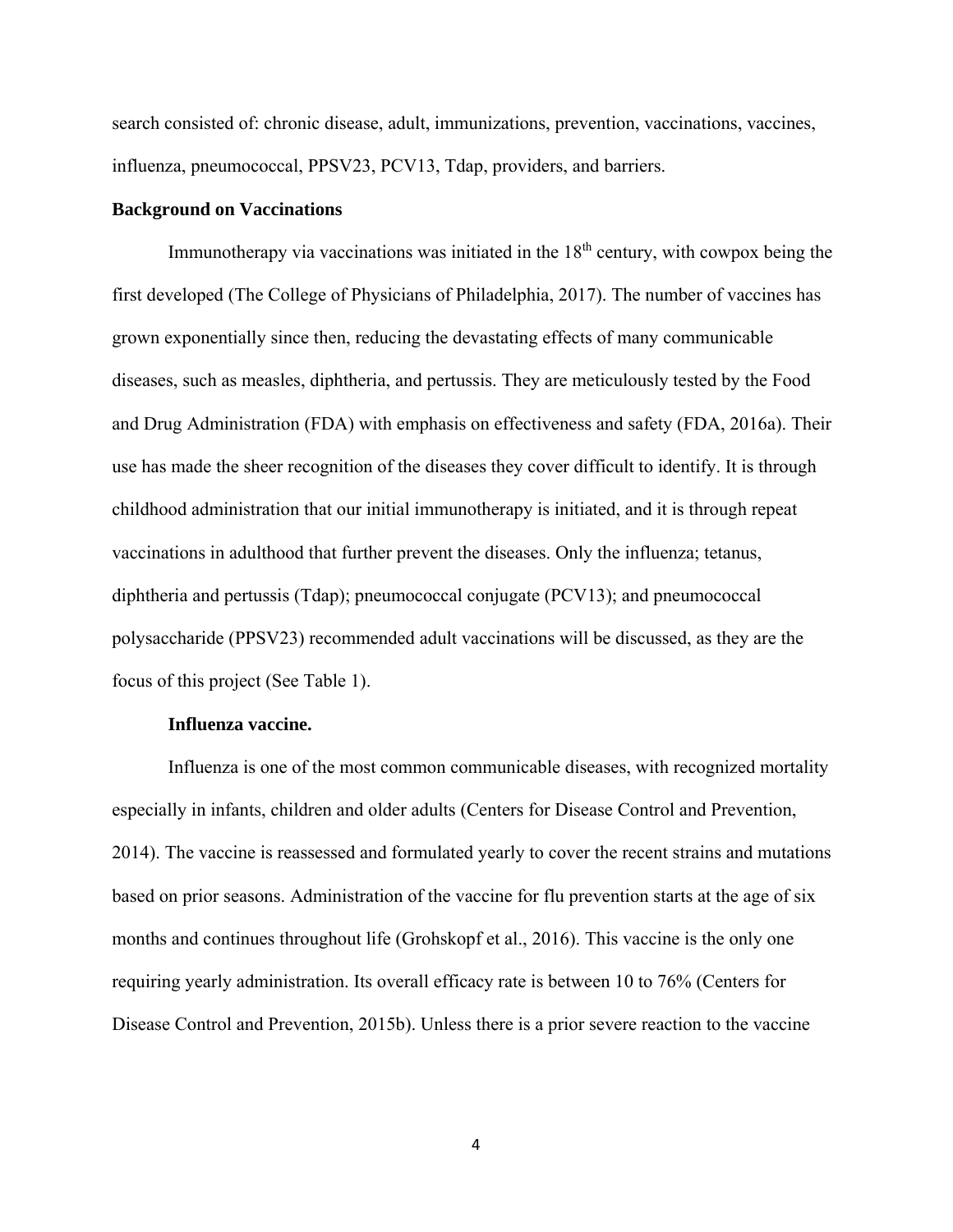there are no other contraindications to its administration (Centers for Disease Control and Prevention, 2016a; Table 1).

#### **Tetanus, diphtheria and pertussis (Tdap) vaccine.**

 The initial vaccine series, known as diphtheria, tetanus and pertussis (DTap) is started in infancy and completed by age seven (Centers for Disease Control and Prevention, 2017c). The initial dose of Tdap is administered around 11 years of age with a second dose at 19 years of age (Centers for Disease Control and Prevention, 2017b; Centers for Disease Control and Prevention, 2017c). The vaccine's antigenic effect wanes overtime requiring periodic boosters. The vaccine has three components, two of these must be administered every ten years (tetanus and diphtheria) and the other (pertussis) requires one dose in adulthood (Centers for Disease Control and Prevention, 2017b). The exception to this recommendation is that women should get vaccinated with Tdap in every pregnancy (Centers for Disease Control and Prevention, 2015f). Contraindications for vaccine administration involve severe reaction to a vaccine component or encephalopathy within seven days of a prior pertussis vaccine (Centers for Disease Control and Prevention, 2017a; Table 1).

#### **Pneumococcal vaccines.**

 The pneumococcal vaccine has two formulations recommended by the ACIP; the 13 valent pneumococcal conjugate vaccine (PCV13) and the 23-valent pneumococcal polysaccharide vaccine (PPSV23; Tomczyk et al., 2014). PCV13 immunizes against thirteen strains of pneumonia, while PPSV23 protects against twenty-three (FDA, 2016b; FDA, 2014; Table 1). The initial series is of the PCV13 is given in infancy and completed by 15 months of age (Centers for Disease Control and Prevention, 2017c). The Centers for Disease Control and Prevention (CDC) recommends adults, who are considered average risk, ages 65 years of age and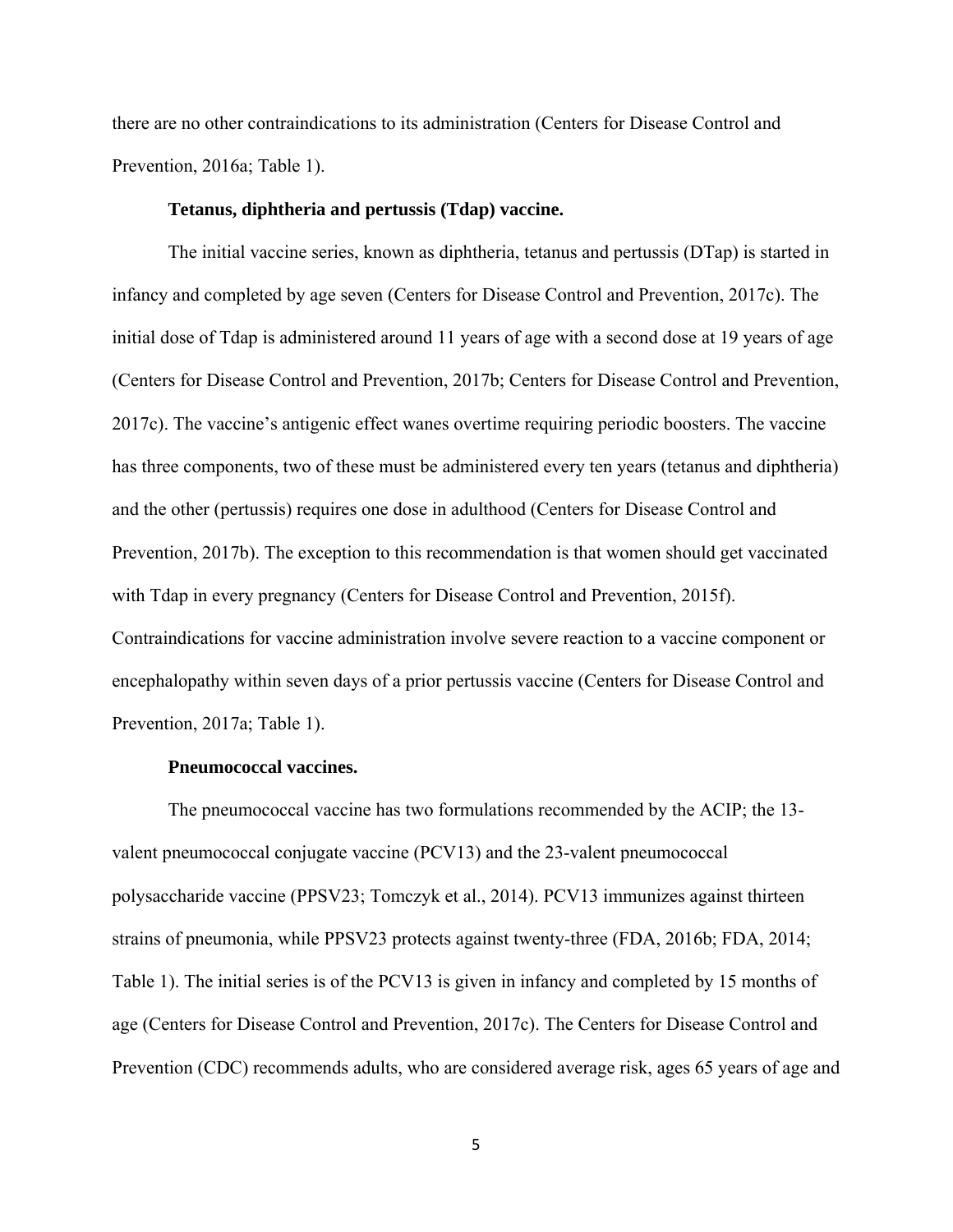older, receive one dose of the PCV13 followed by the PPSV23, in six to twelve months (CDC, 2015d; Kobayashi et al., 2015).

There are differences in the vaccine administration schedule when high-risk conditions are present. The PPSV23 should be administered to those individuals with chronic lung disease, chronic heart disease, diabetes, cochlear implants, cerebrospinal fluid leaks and immunosuppression, beginning at 19 years of age and older, with one dose re-administer at age 65, unless the patient has been vaccinated within the last five years (CDC, 2017b). Additionally, cigarette smokers are considered in those who should be vaccinated earlier with PPSV23 (CDC, 2015c)**.** 

The disparity in recommendation within the CDC is who should receive the PCV13, prior to age 65, in adulthood (CDC, 2012; CDC, 2015d; CDC, 2015c; CDC, 2017b). The issue centers on what is defined as a high-risk condition. There is some thought that only those with immunosuppression, cochlear implants and cerebrospinal fluid leaks should receive the PCV13 prior to age 65, however some guidelines include diabetes mellitus, chronic lung and heart disease (CDC, 2012; CDC, 2015c; CDC, 2015d; CDC, 2017b). In 2018, the ACIP will initiate a full review of these vaccines to provide clarity for healthcare providers (Crawford, 2014a).

 Contraindication for PCV13 and PPSV23 administration includes an anaphylactic reaction to a vaccine component or pregnancy (CDC, 2017a; CDC, 2015c). The PCV13 vaccine has an additional contraindication, which is if the patient has had a prior reaction to a diphtheria vaccine (CDC, 2017a; Table 1). Overall, the vaccine is considered very safe but the schedule for administration is confusing.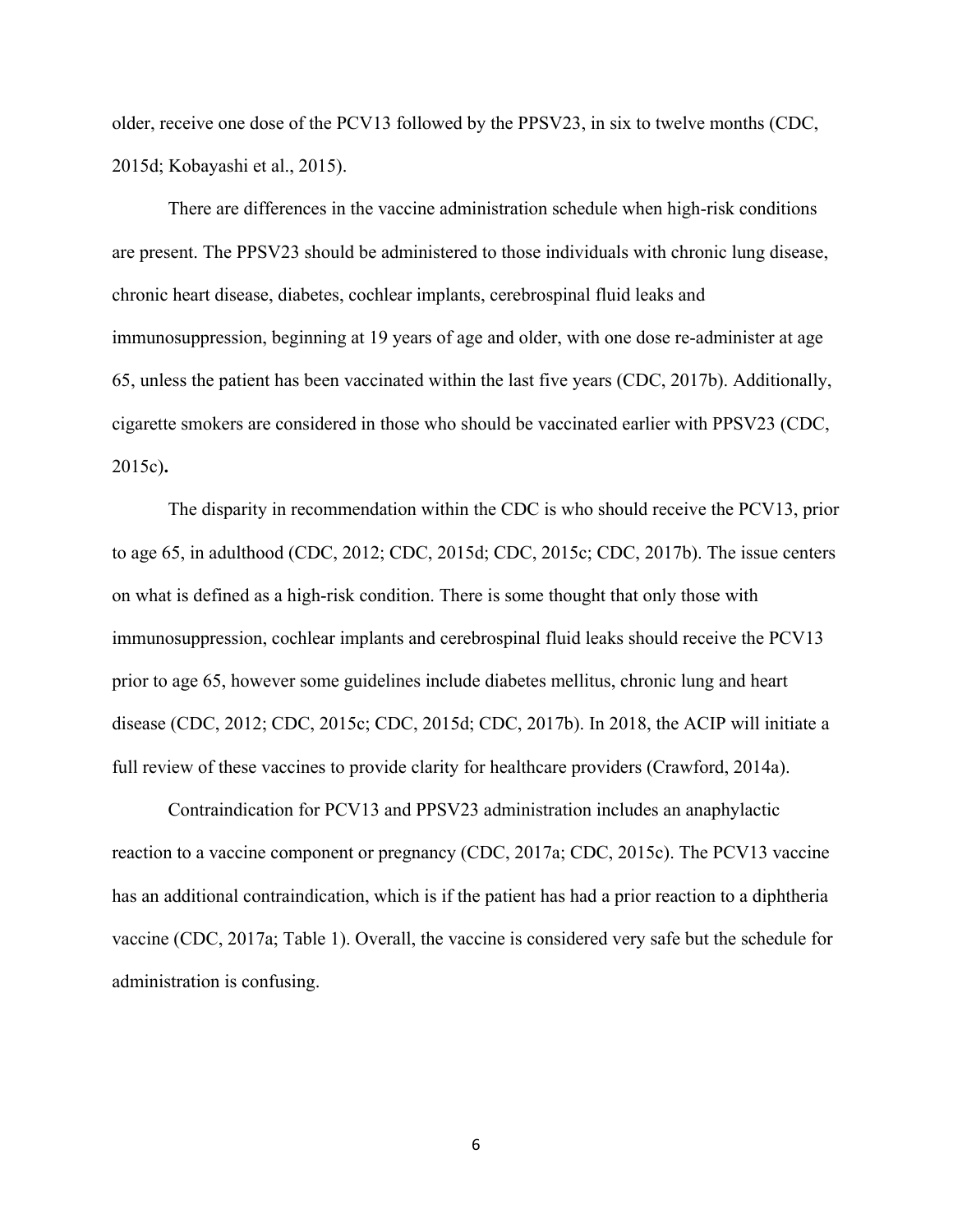#### **Current State of Vaccinations**

Healthy People 2020 establishes benchmark goals to increase the number of vaccinations administered for preventable disease (United States Department of Health and Human Services, 2017a). The benchmark goals are focused on the pneumococcal vaccines, the influenza vaccine, and the zoster vaccine (United States Department of Health and Human Services, 2017b). However, this project did not focus on the zoster vaccine due to documentation issues and complications with communication of vaccine administration, as it is administered at pharmacies. Further compromising a full understanding of adult vaccination rates is the lack of monitoring by the CDC, along with children and adult data tends to be merged together.

Per the United States Department of Health and Human Services (2017b), a 70% administration rate is the yearly goal for adults, over the age of 18, to receive the influenza vaccine. Recent statistics for the 2014-2015 influenza season revealed 47% of individuals six months and older received the vaccine (Centers for Disease Control and Prevention, 2016c). The CDC (2015a) reported Kentucky's influenza administration rates was 48.3%, for the same season. The overall burden of influenza in this season, across all age groups, was forty-million flu-like illnesses, and nearly one-million hospitalizations (CDC, 2015b). In that same year, over 60% of flu-related hospitalizations, were among people 65 years and older (CDC, 2015b).

The administration goal for the pneumococcal vaccine is 90% for those of average risk and 60% for high-risk adults (United States Department of Health and Human Services, 2017b). Based upon 2014 data, only 61.3% of adults, 65 years and older, had received one of the pneumococcal vaccines (United States Department of Health and Human Services, 2015b). In this same year, Kentucky's pneumococcal immunization rate was reported at 69.3% (Trust for America's Health, 2016). In regards to the high-risk population the national current state was at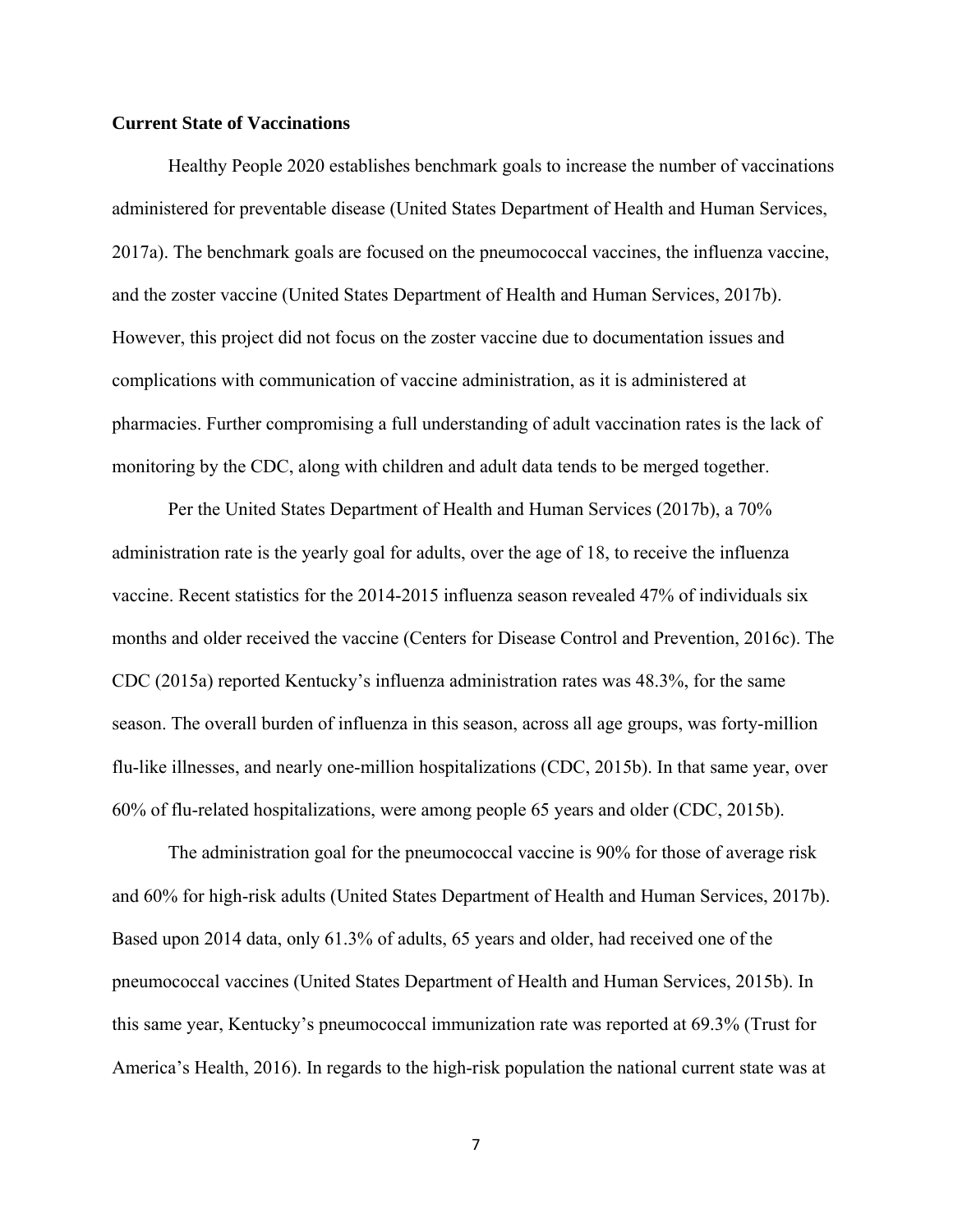16.6% (United States Department of Health and Human Services, 2017b). There was no breakdown of administration for the PCV13 and PPSV23, separately.

Vaccine preventable diseases, not specifically listed in Healthy People 2020, also have low percentages of adults who received other vaccines, specifically, Tdap. After extensive research, no national or state goals could be found for this vaccine but it is just as necessary as the others. Although there is no established goal, a target should be what is needed to obtain herd immunity. An article by Willingham and Helft (2014) reported threshold immunization rates needed to be at 85% for the diphtheria and 95% for pertussis to attain the herd effect.

The National Health Interview Survey (NHIS), performed January through December 2014, reported of those surveyed, 19 years and older, 20.1% had received the Tdap vaccine (Williams et al., 2016). In 2012, there were over 48,000 cases of pertussis reported (CDC, 2015e), and in 2015, Northern Kentucky Independent District Health Department (2017) reported 317 cases in their area alone. Though this highly contagious disease can be managed in adults, it can be deadly for infants and children.

#### **Patient and Provider Barriers**

Barriers to vaccine administration play a key role in low vaccine rates. These are from both the provider and consumer perspective. A study conducted by Johnson et al. (2008) found that 56 to 60% of providers knew the correct vaccine guidelines. Additionally, they found 79 to 85% of patients (out of 2,002 surveyed) would be willing to get any immunizations recommended; however, this was not mentioned in their office visit (Johnson et al., 2008). Furthermore, Johnson et al. (2008) reported that over 50% of providers surveyed admitted to not following the CDC recommendations, with no explanation provided.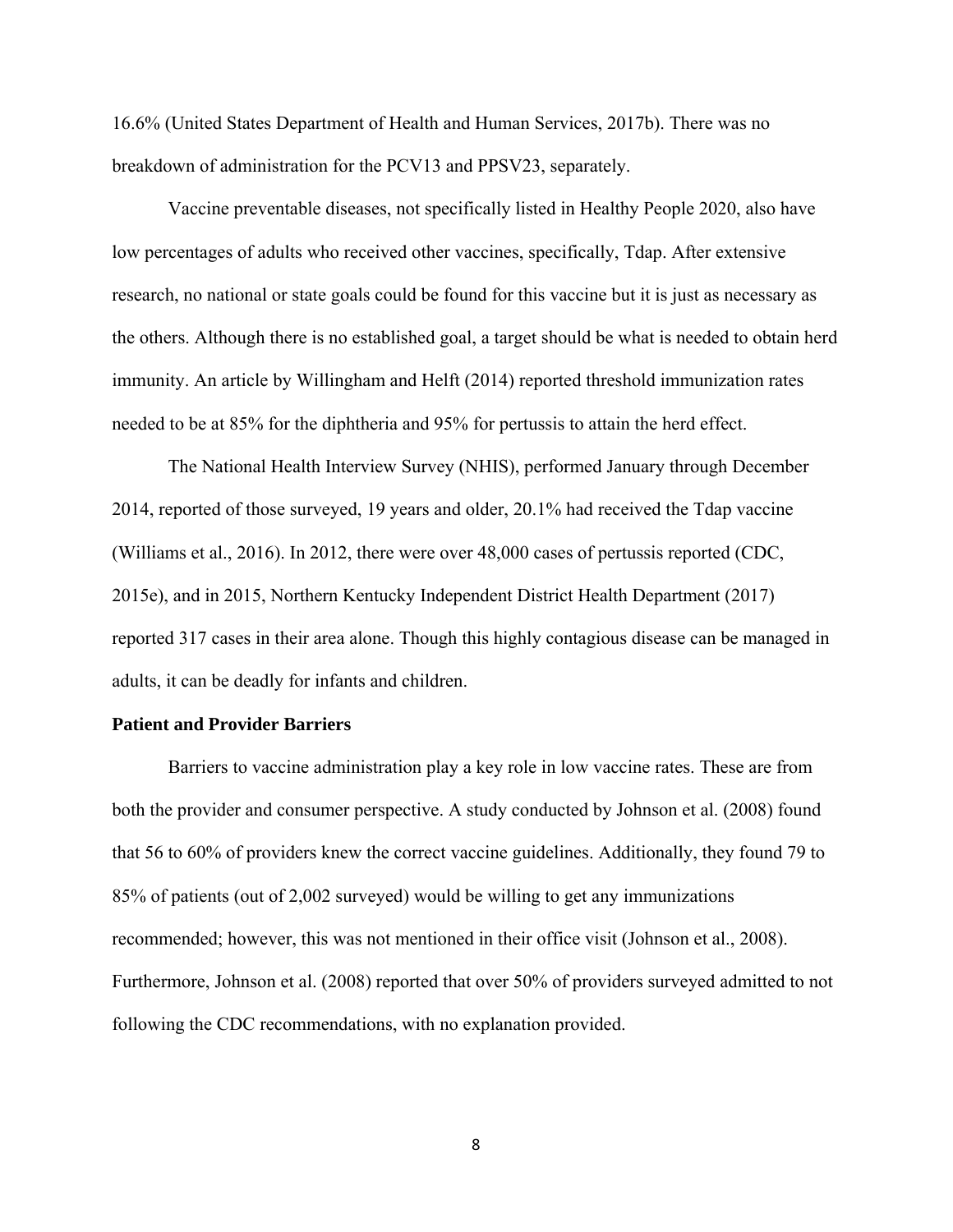Another contributing factor to the deficient vaccine rates is the expense associated with vaccines. Ahmed et al. (2014) found the main reason providers do not carry, stock, or discuss vaccines is due to the lack of reimbursement. Additionally, time to discuss vaccines during an appointment was also identified (National Center for Immunizations & Respiratory Diseases, 2013). Further findings were, the providers did not want to deal with vaccines because of the associated costs, high rates of patient refusal, and the risk of expiration before administration (Ahmed et al., 2014). Yet, per the CDC, all health insurance marketplace plans and many private insurers cover the most common vaccines, without a copay or co-insurance (CDC, 2016b). Medicare also has coverage for the influenza and pneumococcal vaccines (Centers for Medicare and Medicaid Coverage, n.d.).

 Patient barriers are a major factor in relation to low immunization rates. Burns, Kimmel, Wolfe and Zimmerman (2007) reported multifactorial reasons why patients were not immunized. They described patient barriers as confusion of what vaccines were needed, transportation issues to the clinic and inconvenient clinic hours. Fear of getting the disease from the vaccine (specifically influenza) was also an identified barrier in the adult population (Hall et al., 2003). Additionally, concern about the patient's ability to afford the vaccine was reported by 39% (n=71) of those surveyed (Hall et al., 2003).

Although, pediatric vaccinations are tracked with established goals, there is no consistent data, outside of convenience surveys, for adults. These surveys provide limited data on who receives vaccines, and if there is any discrepancy between the high and average risk groups. There is no national database for adult vaccination rates, it behooves clinics to evaluate their own practice, recognizing that the goal should be 100% of those eligible should be vaccinated. Thus, the aim of this project was to evaluate the adult immunization status of specified high-risk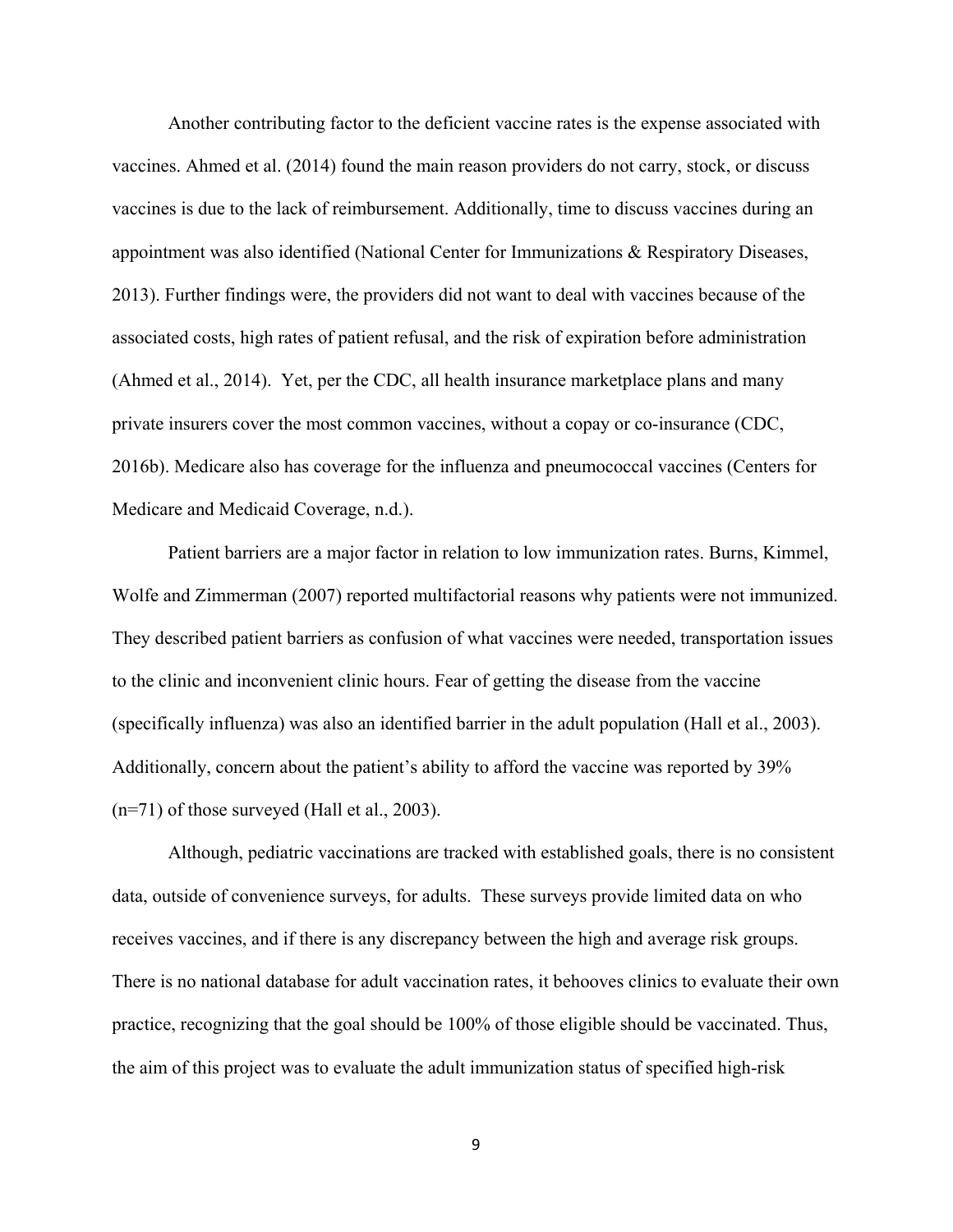subjects (COPD, asthma, diabetes mellitus, heart failure and specific autoimmune diseases) versus those who are at average risk for developing these diseases.

#### **Objectives**

The purpose of this study was to perform a gap analysis on vaccine administration in average and high-risk adults, between 50 to 80 years of age. The age span was used to encompass vaccine recommendations for individuals who are high risk and are eligible to receive specific vaccines before the age of 50. The site selected for this gap analysis was an urban, primary care clinic in Lexington, Kentucky. The time span selected was May  $1<sup>st</sup>$ , 2016 through July 31st, 2016 to capture the influenza vaccine administration from the prior season. There were three objectives for this gap analysis:

*Objective 1:* Determine immunization status (administered, non-administered, refused) *Objective 2:* Compare vaccine administration rates of the Tdap, PCV13, PPSV23, and influenza vaccines between average and high-risk adults.

*Objective 3:* Determine if specific co-morbidities correlate with increased or decreased vaccination rates.

#### **Methods**

#### **Study Design**

A retrospective chart review was performed through the utilization of the University of Kentucky's Center for Clinical and Translational Sciences. A retrospective review of 120 randomly selected electronic health records, of patients meeting the study criteria, were evaluated. The review included 60 individuals, 50 to 64 years old, with COPD, asthma, diabetes mellitus, heart failure or an autoimmune disorder; and 60 individuals, 65 to 80 years of age, with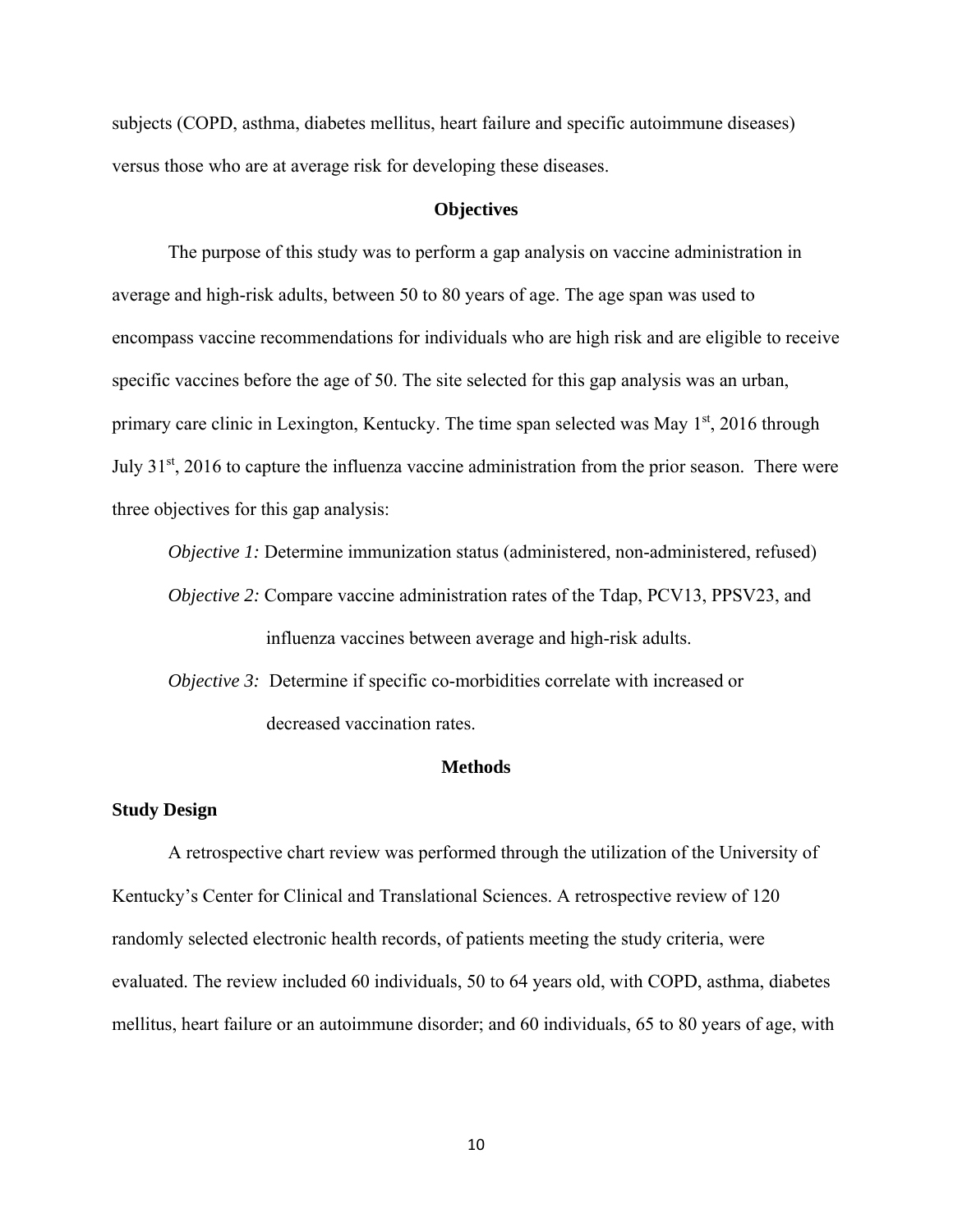no high-risk diagnosis. Immunization status for the Tdap, PCV13, PPSV23, and influenza vaccines was evaluated.

All subjects were seen at the Polk Dalton Clinic between May  $1<sup>st</sup>$ , 2016 through July  $31<sup>st</sup>$ , 2016. This time range was selected to assess a time when the influenza vaccine was not actively being administered, so a full season (2015-2016) season of administration could be assessed. The records were obtained through an administrator with the University of Kentucky Center for Clinical and Translational Sciences— Biomedical Informatics group. This information was then provided and stored in the University of Kentucky REDCap database. The information obtained was de-identified of all 18 personal health identifiers.

#### **Study Population**

The setting of this study was the Polk Dalton Clinic, specifically their primary care services. This clinic was developed to serve the Northside and urban community of Lexington. It strives to provide care to the entire family, from infancy to elderly.

One population of interest for this project were patients 50 to 64 years of age who had one or more of the following diagnoses: diabetes mellitus, chronic obstructive pulmonary disease, asthma, heart failure and specified autoimmune diseases. This was determined using appropriate ICD-10 and ICD-9 codes (Appendix). The other group were patients between 65 to 80 years of age with no high-risk diagnoses. The age difference between the groups is present to assess if the high-risk population is being vaccinated earlier for the pneumococcal vaccines (which is what should be occurring). There were no exclusions or exemptions made for race, ethnicity or sex/gender of any subjects for either population.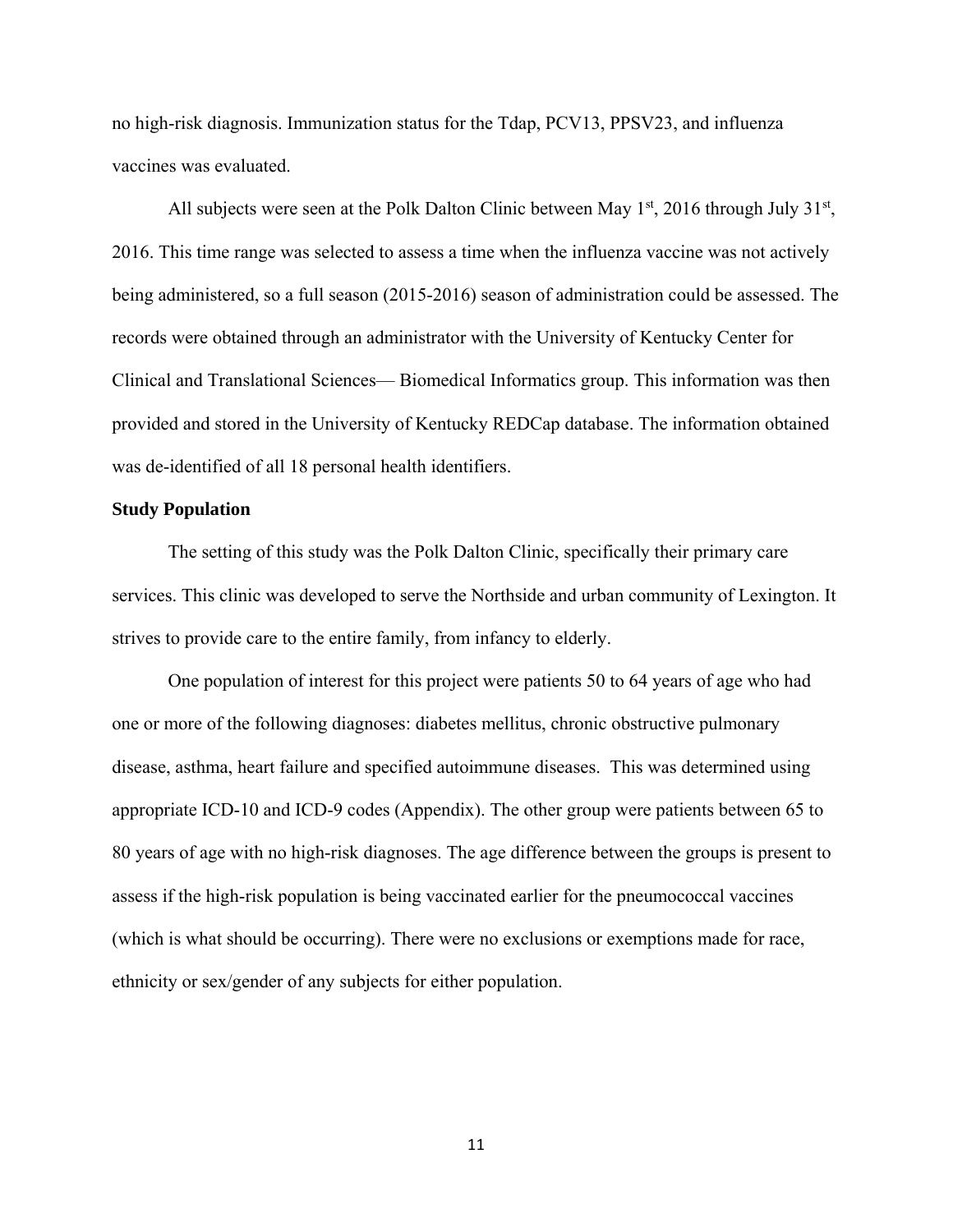#### **Statistical Analysis**

 Data analysis occurred using SPSS 22 and Microsoft Excel. Analysis of data was carried out by frequencies, Fischer's exact, Mann-Whitney U, and chi-squared tests. Comparisons were made among the two designated groups, along with demographical and individual immunizations. Chi-squared tests were utilized to show if a gap was present, and if the gap was significant. An alpha level of .05 was used to determine statistical significance.

#### **Results**

The entire sample of both average and high-risk patients had no statistically significant differences for gender and race (Table 3). The sample consisted of 62.5% females with African-Americans being the predominant race (55%). The average age in the high-risk group was 56 and in the average-risk group it was 70 years of age (Table 4). The most common high-risk condition was found to be diabetes mellitus  $(n=50)$ , see figure one for a complete analysis of the various conditions**.** It should be noted that 18% (n=11) of the high-risk group had more than one co-morbidity.

#### **Objective 1**

The immunization status for the entire group was evaluated**.** In total, the influenza vaccine had the highest rate at 70%, followed by PCV13 at 48%, Tdap at 34% and PPSV23 at 18% (Table 5).

#### **Objective 2**

Immunization rates between the high and average-risk groups was evaluated. The influenza vaccine was administered to 80% ( $n=48$ ) in the average risk group and in 60% ( $n=36$ ) of the high-risk group. The Tdap vaccine was received by 32% (n=19) of the average risk and 37% (n=22) of the high-risk group. When assessing the pneumococcal vaccines, the PCV13 was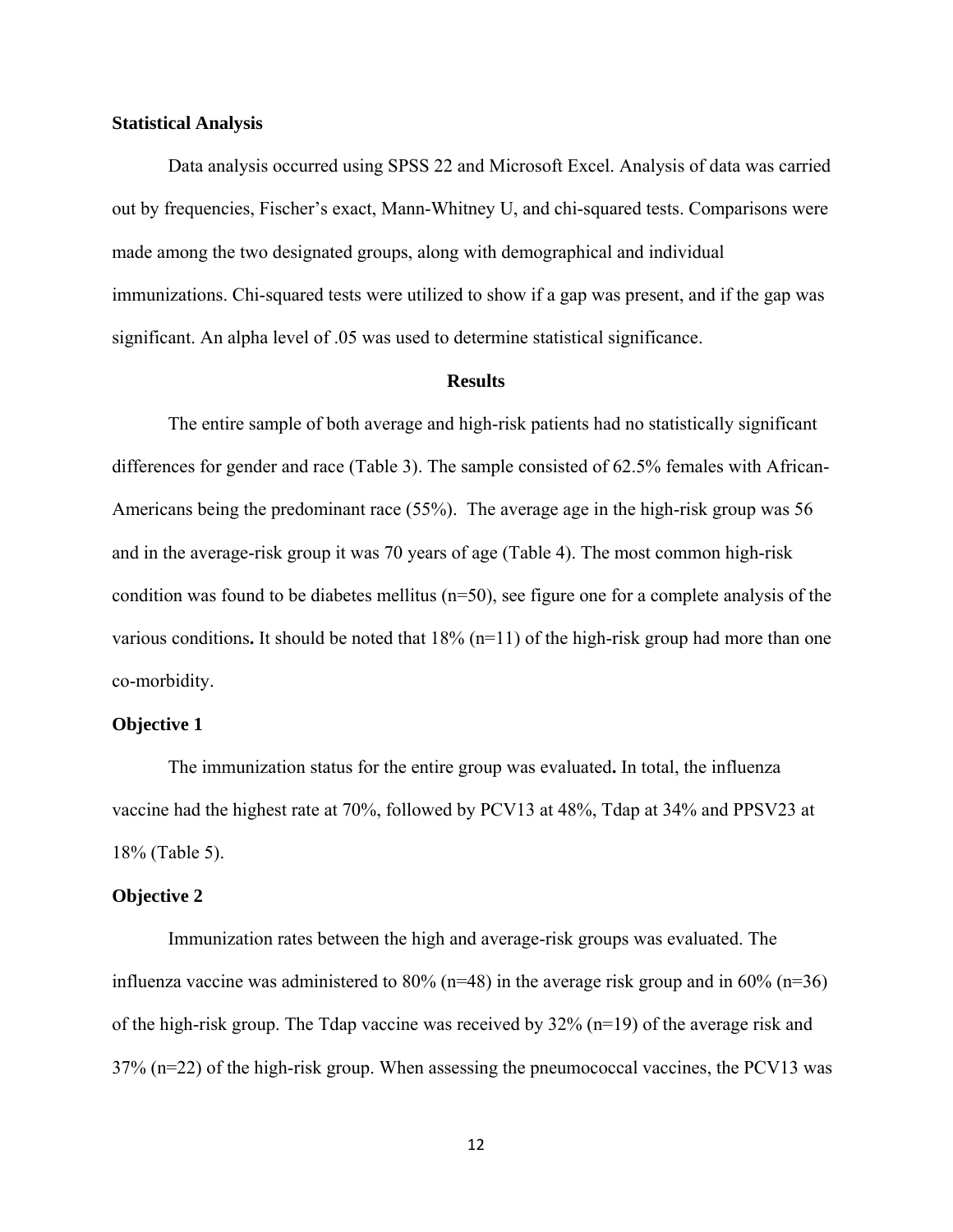administered to 67% (n=40) of the average risk and 30 % (n=18) of the high-risk. Lastly, for PPSV23, 20% (n=12) of the average risk population received the vaccine, while only 15% (n=9) had received the vaccine in the high-risk group. The completion of the pneumococcal vaccines was also evaluated and noted to be completed in 18% (n=11) of the average risk and only 5% (n=3) of the high-risk patients (Table 6). There was a significant statistical difference between administration rates of influenza, PCV13 and the completion of the pneumococcal series, favoring the average risk group (Table 6). (See Figure 2 for comparison graph.)

### **Objective 3**

Differences between the chronic diseases and administration of vaccines was evaluated with percentages and chi-squared testing. Due to the low numbers of patients with asthma, heart disease, and the absence of anyone with an immunocompromised disease, only COPD and diabetes were used for comparison. Additionally, some individuals had both COPD and diabetes mellitus so there was also analysis done on those with combined co-morbidities. Data revealed that percentages favor having both co-morbidities for influenza, PCV13 and PPSV23 administration (Table 7). The Tdap vaccine was administered to those with diabetes alone, more than having COPD or both diseases. When comparing, using chi-squared testing, there was no statistical significance between any of these groups with vaccine administration (Table 7).

#### **Discussion**

 There is increasing emphasis being placed on preventative care which should decrease morbidity and mortality, as well as healthcare costs. Part of the preventative care package must be to maximize vaccination rates within all served populations. Unfortunately, adult vaccination rates for prevention of communicable diseases continues to be an issue. Providers must begin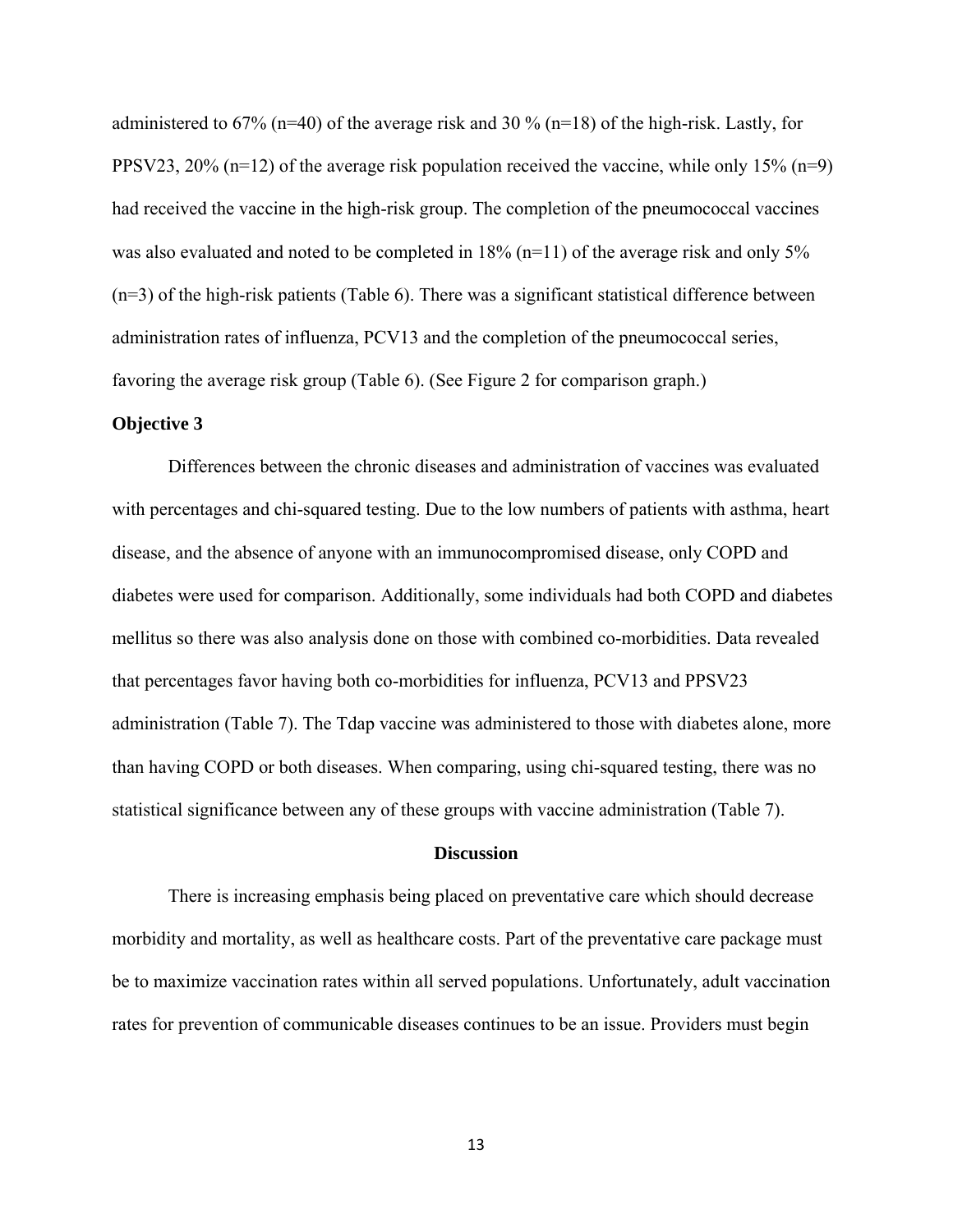with a baseline of their own practice before implementing changes designed to improve vaccine administration.

 In the clinic used for this project the influenza vaccine reached the national goal of 70% (Table 8). This is not surprising given its national attention. There are billboards throughout the city, providers automatically order it at the same time each year, and there is extensive media coverage. The media not only addresses the importance of getting the vaccine but puts out influenza alerts, again emphasizing the importance of being vaccinated. This vaccine is not driven by the provider alone as patients actively seek it out, unlike any other. Further, being a yearly vaccine there is no confusion on its timing of administration.

The Tdap vaccine does not have a national goal, however, the rate of immunization within the clinic was 34%, which was higher than the current national rate (20.1%; Williams et al., 2016)**.** Considering the recent outbreak of pertussis, 20% nor 34% is an acceptable vaccine rate seeing how devastating pertussis is on infants and children (Crawford, 2014b). Part of the issue surrounding this vaccine is the misconception by the public that a tetanus vaccine is only needed for an injury (Johnson et al., 2008). Secondly, the Tdap vaccine has only been associated with childhood and its administration is a relatively new recommendation for adults (Barclay  $\&$ Vega, 2007). Prior to 2005, only a tetanus and diphtheria booster was recommended by the ACIP, this changed when pertussis was recognized as a reemerging disease (Barclay & Vega, 2007). Administration of the Tdap will improve when healthcare providers, as well as the public, are made aware of pertussis outbreaks and the importance of being vaccinated in adulthood.

The pneumococcal vaccines, for the average-risk population have a national goal of 90% (United States Department of Health and Human Services, 2017b). In the clinic studied rates were 67% for PCV13 and 20% for PPSV23. In their high-risk population, only 30% were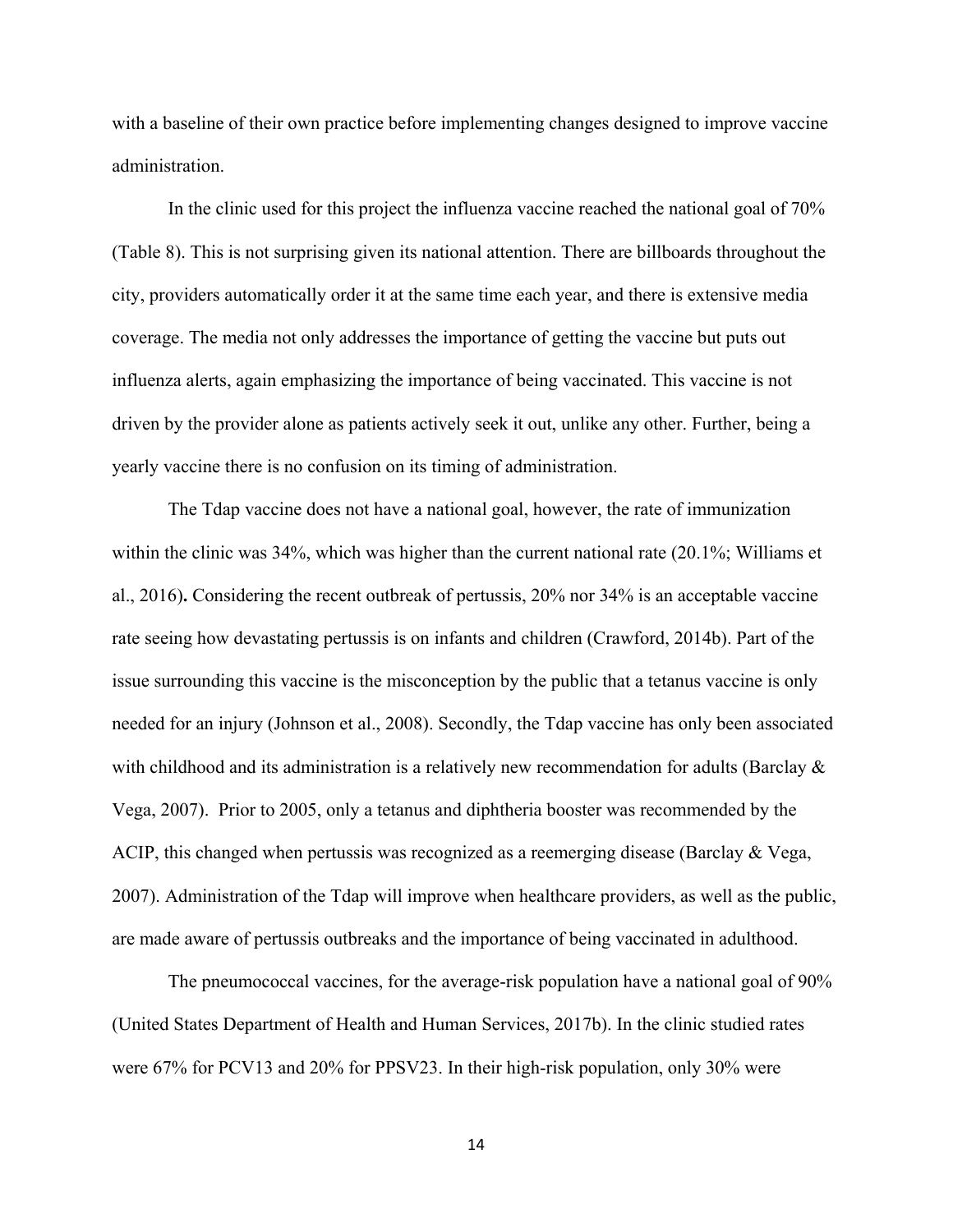immunized with the PCV13 and 15% for PPSV23, which contrasts with the national goal of 70% for both. It is difficult to understand the full reasons behind these immunization rates. Much like the Tdap the reasoning may lie with provider and public knowledge regarding the current recommendations.

 The above statistics identify a need to focus on vaccine administration within the clinic. Sadly, the high-risk population has lower rates for nearly all the vaccines when compared to the average-risk group. Comparing the diabetics to the COPD patients no statistical differences were noted in their vaccination rates. Interestingly, COPD patients were not immunized at higher rates for any of the vaccines when compared to those in the average-risk group, which is of concern as to why respiratory centered vaccines are not regularly considered by healthcare providers. However, there of course may be variables not captured that may explain the low rates of vaccine administration in this group.

Chronic care patients who typically have more clinic visits throughout the year should be well immunized. Yet it is not unusual to see inadequate administration within high-risk groups. In a study conducted by Nowalk, Zimmerman, Cleary and Bruehlman (2005) chronic care patients though seen more frequently had many missed opportunities for vaccine administration. One explanation was the amount of time providers spent on the patient's chronic care issues. Additionally, patient refusal and the ever-changing vaccine schedule adds to these missed opportunities.

There are other complicating factors that impact patients and providers. Unlike, vaccinations in childhood there is no pressure on adults to receive vaccines, unless they work in the healthcare industry. Childhood vaccinations have long been the focus of preventive care visits that are scheduled and well-funded. Current childhood vaccination rates remain at 90%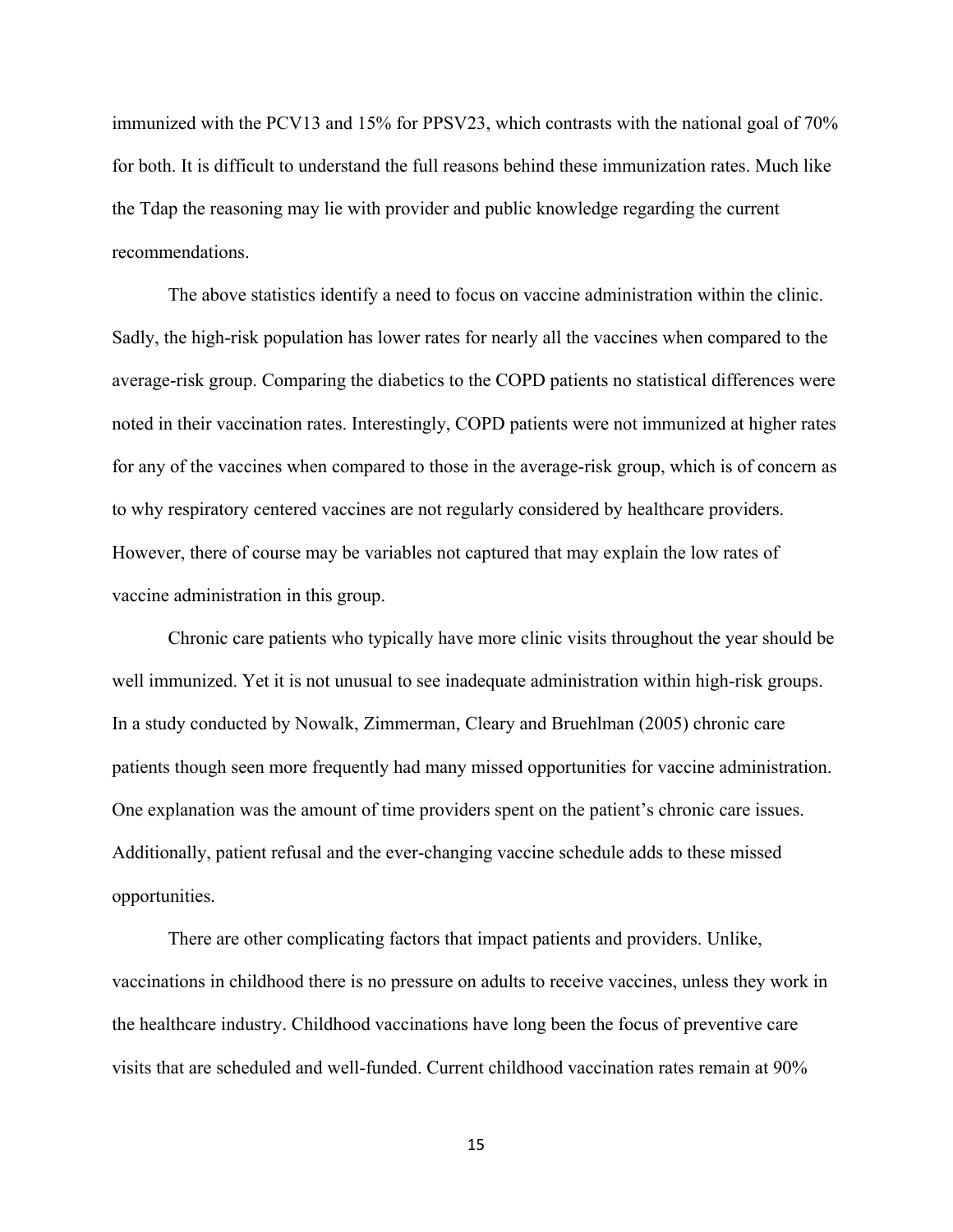throughout the United States (Schuchat, Singleton, Whitney & Zhou, 2014). In all 50 states, there are laws stating their requirements and children are required to present immunization certificates for school entry (Buttenheim, Clymer, Davis-Hayes & Wang, 2014).

Vaccine guidelines present many difficult challenges for providers. For example, there is not one universal source with clear recommendations, the ACIP releases confusing and extensive reports, and changes are made without notification. It is also difficult for providers and patients to be current on insurance coverage for vaccines with patients being quick to ask about coverage before agreeing to administration.

Observation of the overall data reveals that neither group were consistently vaccinated at the recommended rates. It seems by far the highest rate of administration, for both groups, is the influenza vaccine. This vaccine was closest to the national benchmark goal than any other vaccine assessed for this project. All vaccines pose room for improvement with vaccination rates. Issues are present which create further question and barriers to why immunization rates may be low. Providers must make adult vaccinations as much of a priority as childhood, to increase administration.

#### **Implications**

The information from this project was to provide baseline information to identify if a problem existed with vaccine administration for the specified populations. What this gap analysis did provide is evidence that these vaccines need more focus. Additionally, education, potentially further study, and a quality improvement project may be necessary to increase immunization administration for both average and high-risk patients.

 Several ideas might be considered to improve vaccination rates in this setting. Education for providers and patients would be a starting point. Providers could have a lunch-in-learn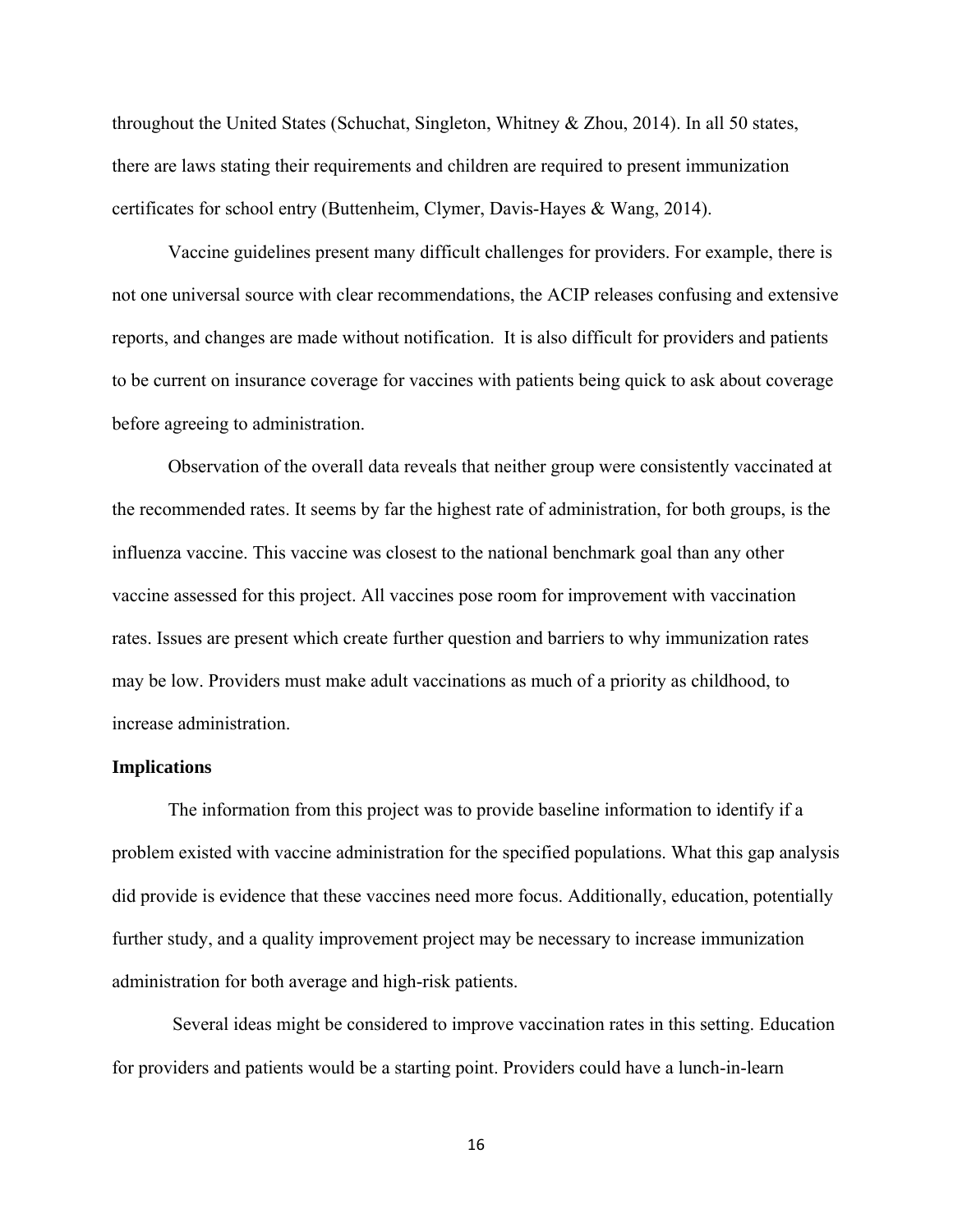session on adult vaccine administration, this would allow them to review the current recommendations and discuss any questions or concerns. Additionally, a creation of a quick reference pocket guide could have basic vaccine criteria for who and when someone is or is not eligible, for all staff and providers. In regards to patient education, the posting of signs throughout the waiting area, hallways and rooms about all adult vaccines would be a way to draw their attention.

The patient's immunization status should be part of the rooming process by the medical assistant, just as the medications are now currently reviewed. Furthermore, to ensure this is taking place, the creation of a hard stop in the electronic medical record (EMR) could be established to address all vaccinations. A study was recently conducted at The Iowa Clinic and the implementation of a hard stop increased immunization rates by 21% (Landi, 2017). Intrinsic within this hard stop would be the ability to document patient refusal. This would ensure every patient's immunization status is a priority during any visit.

Another idea would be to establish a clinic policy that all adults receive an immunization record, just like children. This certificate would show them what has been administered and what is needed. Additionally, these certificates could state when their next vaccine is needed. This also gives the patient some accountability in ensuring their immunizations are current.

 Pharmacies providing vaccines have created an additional barrier in knowledge about vaccine administration. The clinic could work towards contacting all area pharmacies and talk with them about how they can open communication. An idea for an immunization administration notification provided from a pharmacy could be through fax or mail.

 On a national level, there is no regulations for adult vaccines. The ACIP needs to be as clear and forthcoming with adult recommendations as those for children. Policies are needed to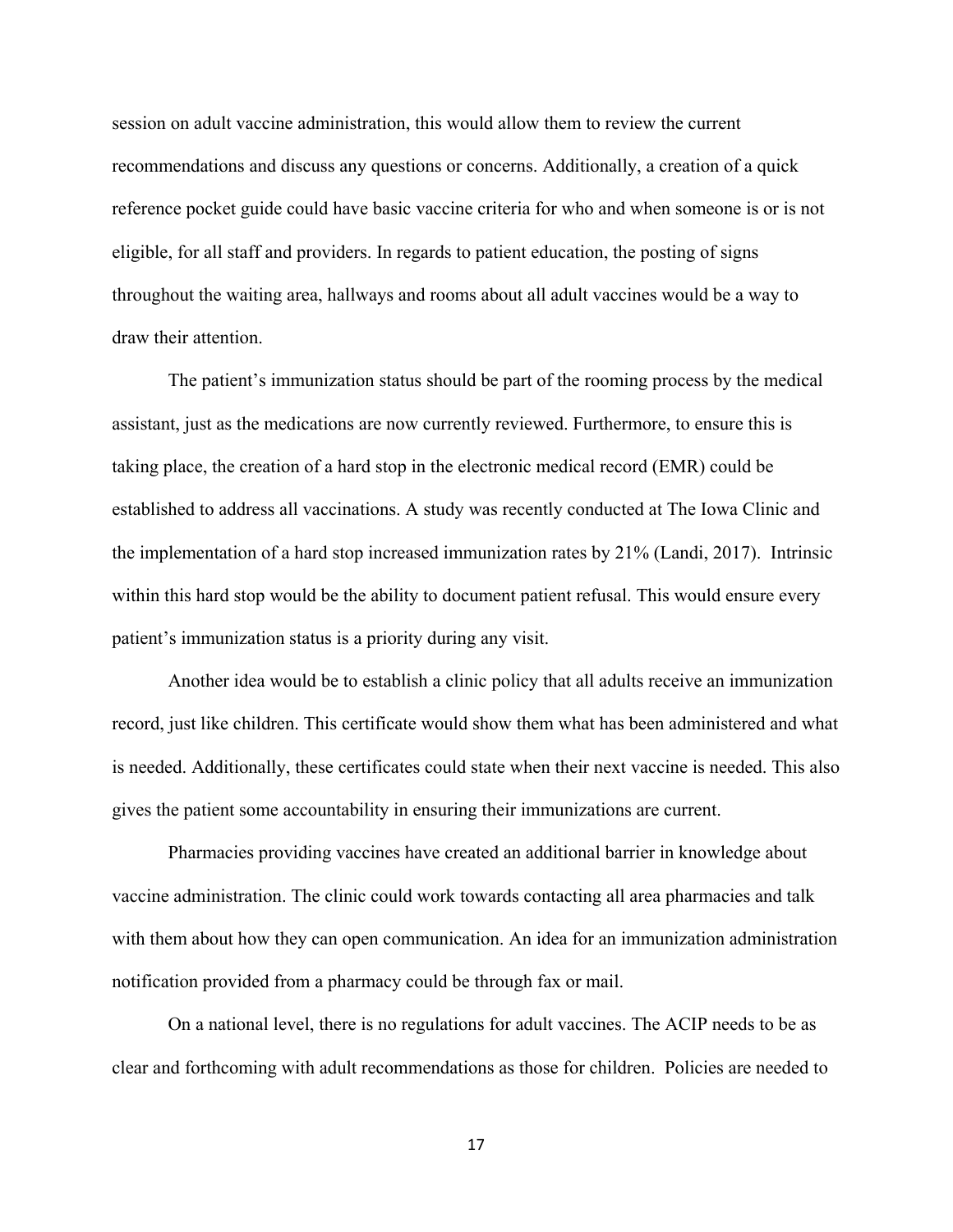advance adult immunizations to the rates at which we see in childhood. Nurses need to be involved at the state level to develop lifetime vaccine registries and work towards making them nationally accessible. State registries have worked well for tracking childhood vaccines and should be easily carried over to adults.

#### **Limitations**

As with any project, especially one trying to establish baseline data, limitations presented themselves when carrying out this gap analysis. The quality of data was impeded because of the limitations of the EMR. There is not a user-friendly method of making a notation if a vaccine has been refused which anecdotally is often the case.

 The level of visit could not be extracted for the visit, to see whether vaccines were missed at an episodic versus an annual health appointment. This would have been richer for the clinic to understand as far as noting a potential difference. In addition, it would have been interesting to understand the number of missed opportunities for vaccine administration.

 In observing the data, the PCV13 and PPSV23 vaccines were collected separately for analysis but also together to see if the series was completed. There was a statistically significant difference for the two populations on completion of the series, however there may not be a true difference because of not knowing patient eligibility for both vaccines and the gap analysis did not capture the required wait period between the two. It is unknown what patients could have been in-between the immunization wait period.

 Diversity, outside of African-Americans and Caucasians was limited in this project due to the low volume of other ethnicities. Immunization rates cannot be generalized for all adults. Furthermore, the project findings cannot be generalized for any other population due to its specificity for the clinic.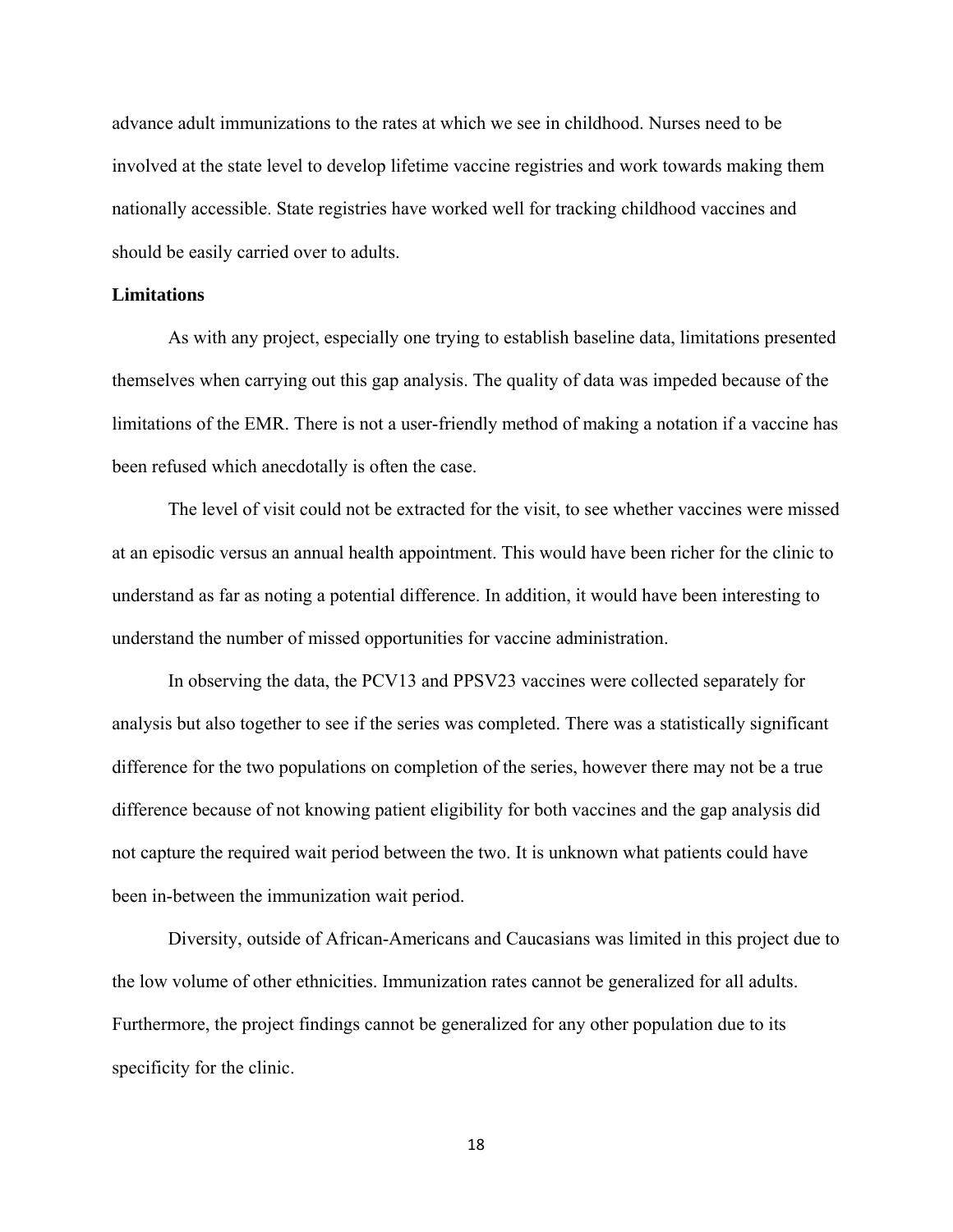#### **Conclusion**

 Immunization rates are low for both average and high-risk populations in this clinic. Further information is needed to understand vaccine issues and work flow to improve administration of adult immunizations. In providing care to both average and high-risk individuals it is imperative to provide preventive care to all adults. Providers may get overwhelmed with a patient's chronic health care needs but preventive medicine is crucial to avert other diseases. These vaccines are what keep people healthy and prevent outbreaks of disease. Now that we know what the vaccine rates are, it is necessary for further action to be taken, to address the situation.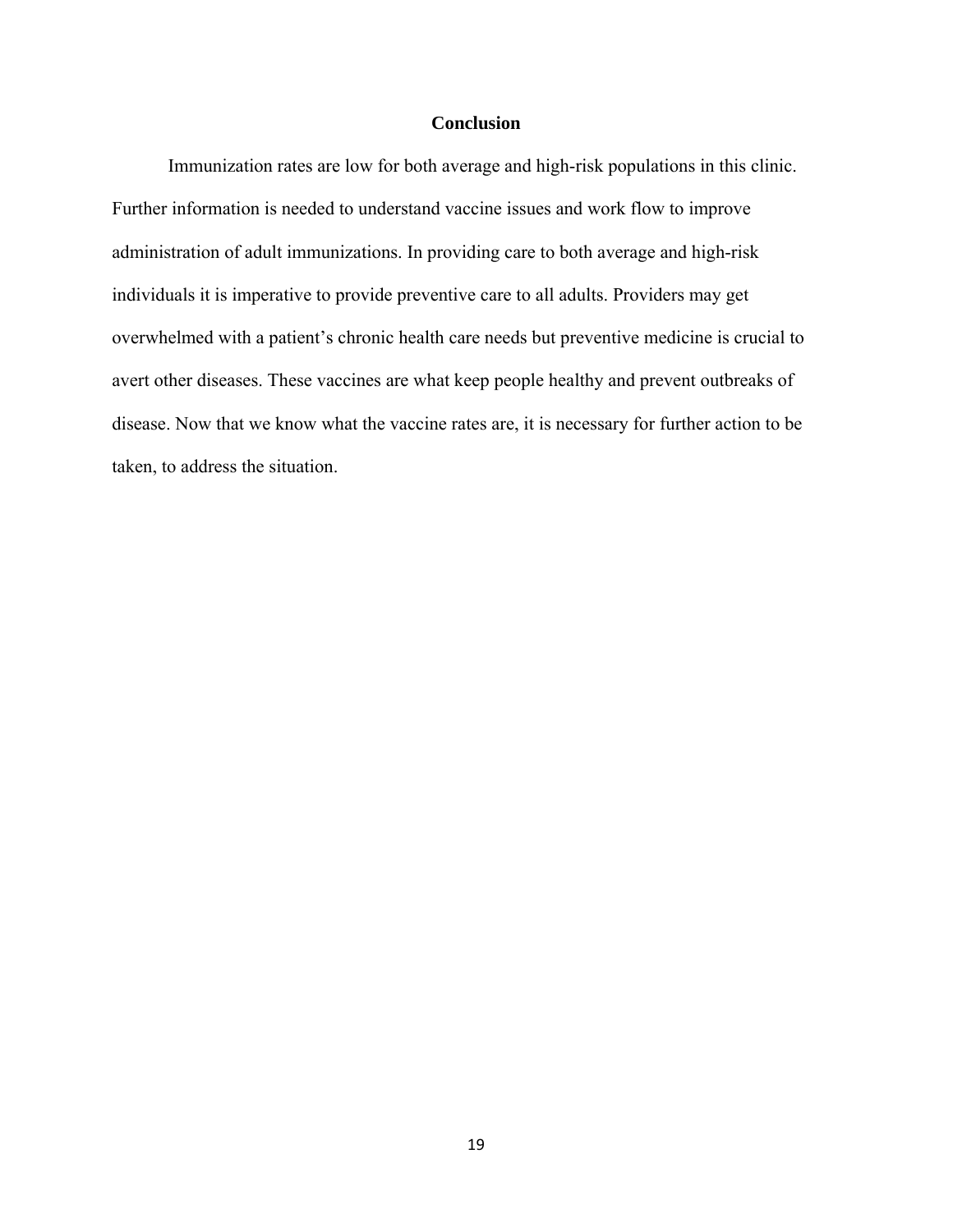#### **References**

- Barclay, L., & Vega, C. (2007). New guidelines issued for tdap vaccine for adults. Retrieved from http://www.medscape.org/viewarticle/550117
- Burns, I.T., Kimmel, S.R., Wolfe, R.M., & Zimmerman, R.K. (2007). Addressing immunization barriers, benefits, and risks. *The Journal of Family Practice, 56*(2).

Buttenheim, A., Clymer, J., Davis-Hayes, C. & Wang, E. (2014). Nonmedical

Exemptions from school immunization requirements: a systematic review. *American* 

 *Journal of Public Health, 104* (11).

- Centers for Disease Control and Prevention. (2017a). Chart of contraindications and precautions to commonly used vaccines. Retrieved from http://www.cdc.gov/vaccines/hcp /admin/ contraindications-vacc.html
- Centers for Disease Control and Prevention. (2017b). Recommended immunization schedule for adults aged 19 Years or older, united states, 2017. Retrieved from https://www.cdc.gov /vaccines /schedules/downloads/adult/adult-combined-schedule-bw.pdf
- Centers for Disease Control and Prevention. (2017c). Recommended immunization schedule for children and adolescents aged 18 years or younger, united states, 2017. Retrieved from https://www.cdc.gov/vaccines/schedules/downloads/child/0-18yrs-combined-schedulebw.pdf
- Centers for Disease Control and Prevention. (2016a). Influenza vaccines-- united states, 2016- 2017 influenza season. Retrieved from http://www.cdc.gov/flu/protect/vaccine/vaccines .htm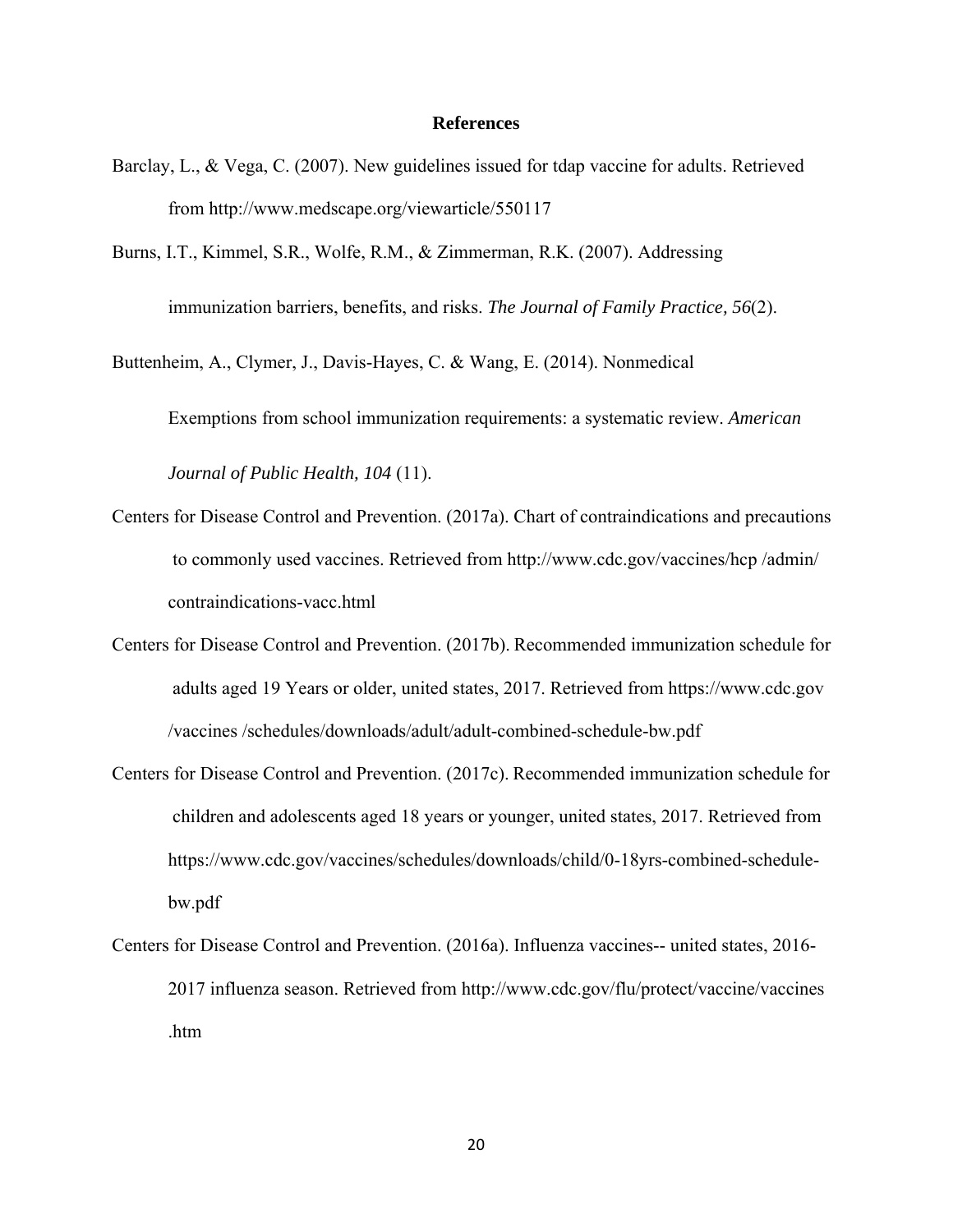- Centers for Disease Control and Prevention. (2016b). Finding and paying for vaccines. Retrieved from https://www.cdc.gov/vaccines/adults/find-pay-vaccines.html
- Centers for Disease Control and Prevention. (2016c). Flu: flu vaccination coverage, united states, 2014-2015 influenza season. Retrieved from http://www.cdc.gov/flu /fluvaxview/coverage-1415estimates.htm
- Centers for Disease Control and Prevention. (2015a). Flu: 2014-2015 state, regional, and national vaccination report I. Retrieved from http://www.cdc.gov/flu/fluvaxview /reportshtml/reporti1415/reporti/index.html
- Centers for Disease Control and Prevention. (2015b). Estimated influenza illnesses and hospitalizations averted by vaccination- united states, 2014-15 influenza season. Retrieved from https://www.cdc.gov/flu/about/disease/2014-15.htm
- Centers for Disease Control and Prevention. (2015c). Pneumococcal disease: risk factors and transmission. Retrieved from http://www.cdc.gov/pneumococcal/about/risktransmission.html
- Centers for Disease Control and Prevention. (2015d). Pneumococcal disease: what everyone should know. Retrieved from https://www.cdc.gov/vaccines /vpd/pneumo/public /index .html
- Centers for Disease Control and Prevention. (2015e). Pertussis outbreak. Retrieved from https://www.cdc.gov/pertussis/outbreaks/trends.html
- Centers for Disease Control and Prevention. (2015f). Vaccine information statement: tdap. Retrieved from https://www.cdc.gov/vaccines/hcp/vis/vis-statements/tdap.pdf
- Centers for Disease Control and Prevention. (2014). Travelers health: influenza. Retrieved from https://wwwnc.cdc.gov/travel/diseases/influenza-seasonal-zoonotic-and-pandemic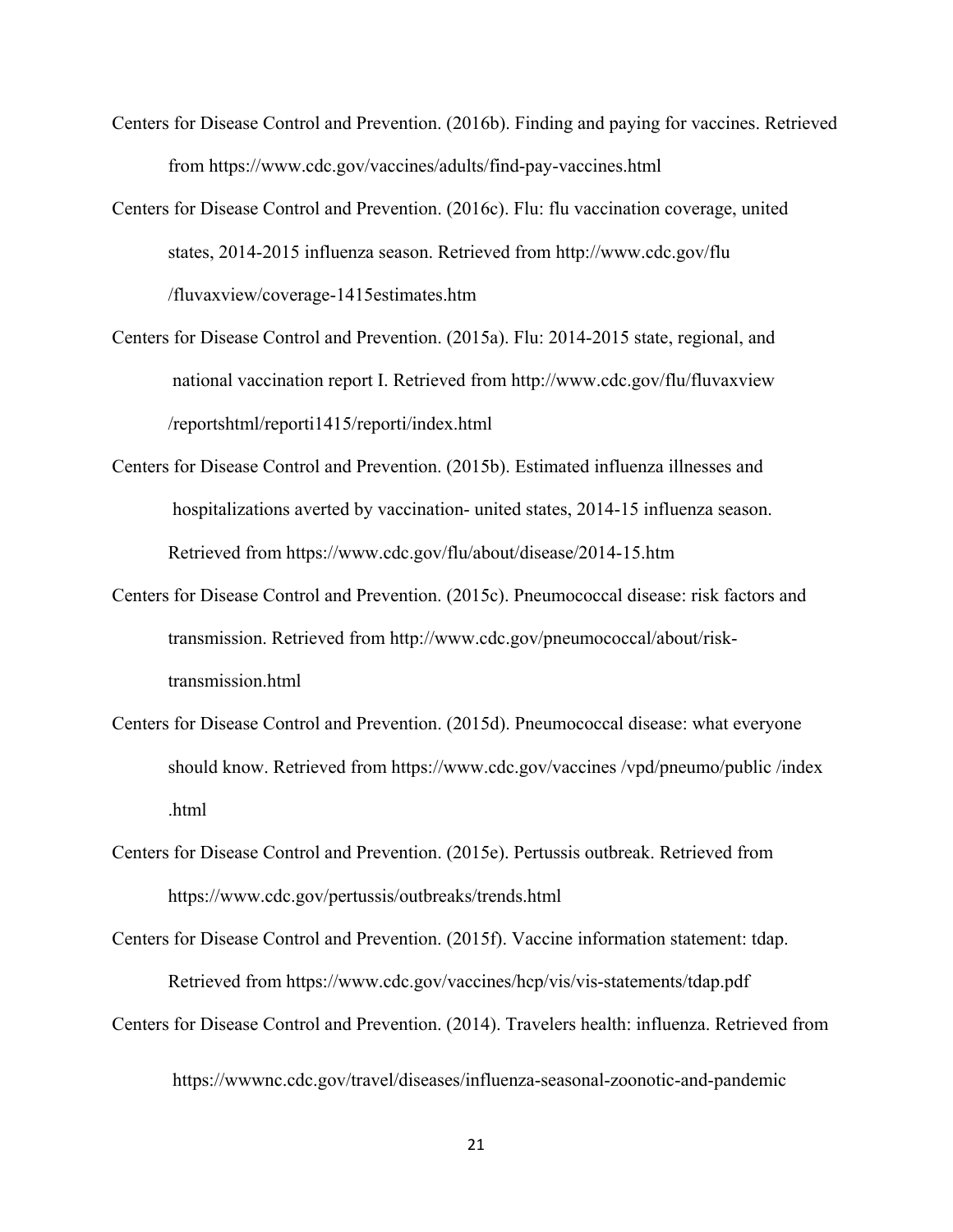Centers for Disease Control and Prevention. (2012). Use of 13-valent pneumococcal conjugate Vaccine and 23-valent pneumococcal polysaccharide vaccine for adults with immunocompromising conditions: recommendations of the advisory committee on immunization practices. *Morbidity and Mortality Weekly, 61*(40); 816-819.

- Centers for Disease Control and Prevention. (2011). Updated recommendations for use of tetanus toxoid, reduced diptheria toxoid and acellular pertussis (Tdap) vaccine from the advisory committee on immunizations practices, 2010. *Morbidity and Mortality Weekly, 60*(01); 13-15.
- Centers for Medicare & Medicaid Services. (n.d.). Preventive services. Retrieved from https://www.cms.gov/Outreach-and-Education/Medicare-Learning-Network-

MLN/MLNProducts/Downloads/PreventiveServicesPoster.pdf

- Crawford, C. (2014a). ACIP recommends routine pcv13 immunization for adults 65 and older. Retrieved from http://www.aafp.org/news/health-of-the-public/20140827pcv13vote.html
- Crawford, C. (2014b). Pertussis is latest disease outbreak concern in the united states. Retrieved from http://www.aafp.org/news/health-of-the-public/20140625pertussis.html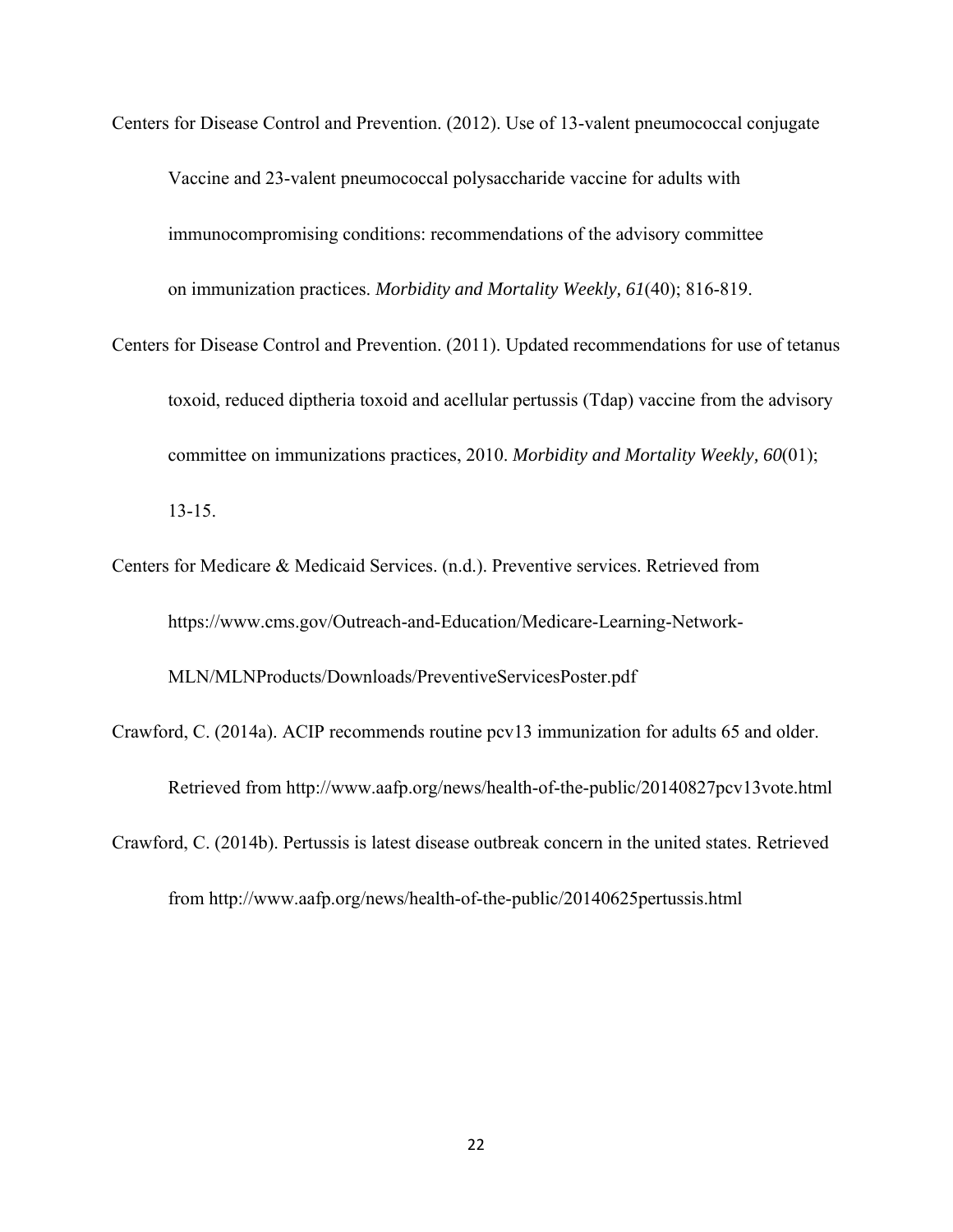- Grohskopf, L.A., Sokolow, L.Z., Broder, K.R., Olsen, S.J, Karron, R.A., Jernigan, D.B., & Bresee, J.S. (2016). Prevention and control of seasonal influenza with vaccine recommendations of the advisory committee on immunization practices-- united states, 2016-17 influenza season. Morbidity and Mortality Weekly, 65(5); 1-54.
- Hall, D.G., Nowalk, M.P., Raymund, M., Ricci, E.M., Wahrenberger, J.T., Wilson, S.A., & Zimmerman, R.K. (2003). Tailored interventions to increase influenza vaccination in neighborhood health centers serving the disadvantaged. *American Journal of Public Health, 93*(10), pp. 1699.

Hurley, L.P, Bridges, C.B, Harpaz, R., Allison, Allison, M.A., O'Leary, S.T., Crane, L.A., Brtnikova, M., Stokley, S., Beaty, B.L., Jimenez-Zambrano, A., Ahmed, F., Hales, C., & Kempe, A. (2014). U.S. physicians' perspective of adult vaccine delivery. *Annals of Internal Medicine, 160*(3), 161-170.

- Huston, J. (2014). Just the vax, please: too many adults aren't getting immunized- and why we need them to. *The Disease Daily.* Retrieved from http://www.healthmap.org /site/ diseasedaily/article/just-vax-please-too-many-adults-arent-getting-immunized-and-whywe-need-them
- Johnson, D.R., Lipzynski, K. & Nichol, K.L (2008). Barriers to adult immunization. *The American Journal of Medicine, 121*(7B).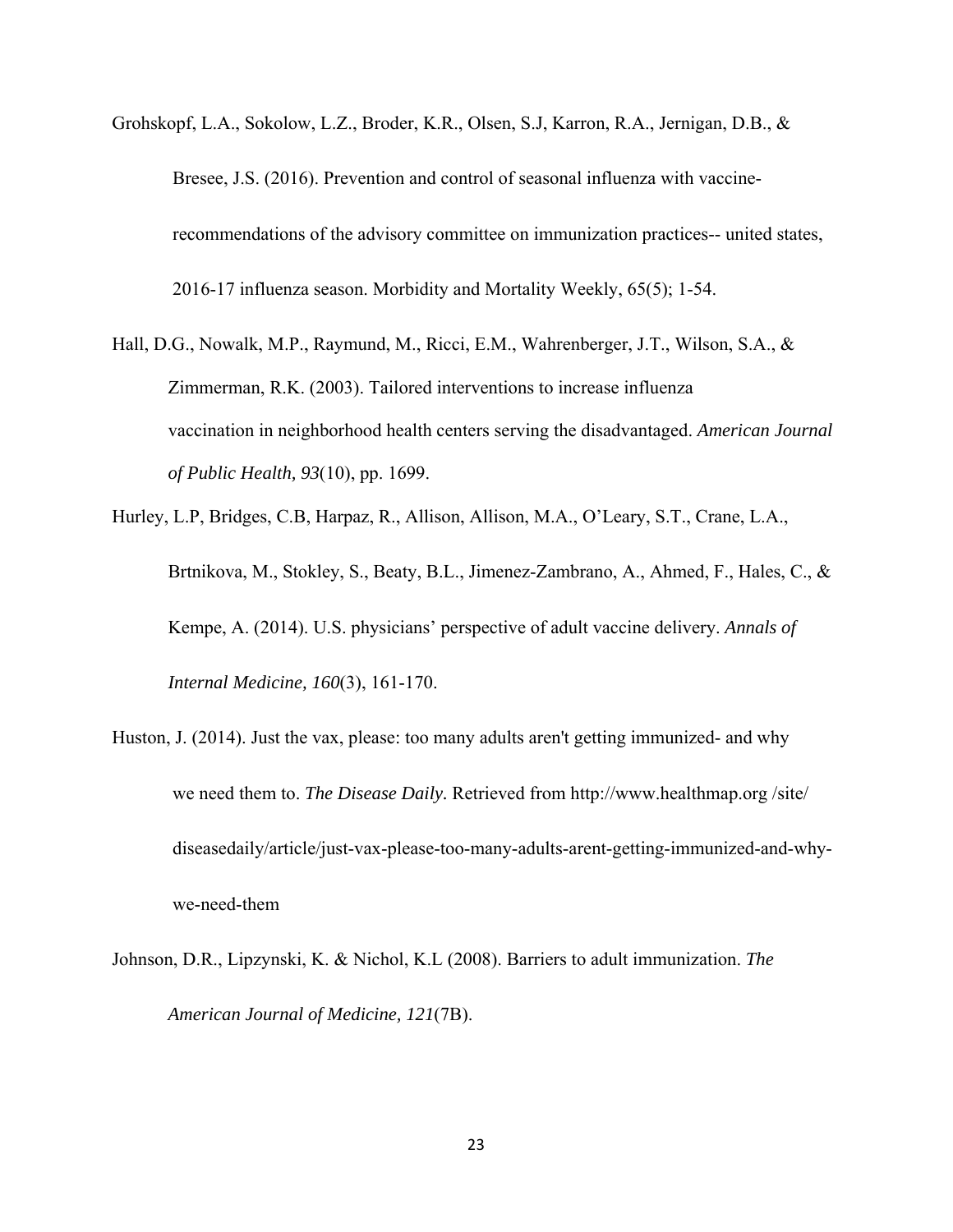- Kobayashi, M., Bennett, N.M., Gierke, R., Almendares, O., Moore, M.R., Whitney, C.G., & Pilishvili, T. (2015). Intervals between pcv13 and ppsv23 vaccines: recommendations of the advisory committee on immunization practices. *Morbidity and Mortality Weekly Report, 64*(34); 944-947.
- Landi, H. (2017). At the iowa clinic, an analytics-driven adult immunization project drives results. Retrieved from https://www.healthcare-informatics.com/article/analytics/iowa clinic-analytics-driven-adult-immunization-project-drives-results?page=2
- National Center for Immunizations & Respiratory Diseases. (2013). Adult immunization communication: research and implications. Retrieved from https://www.izsummit partners.org/content/uploads/2015/02/Adult-immunization-commn-researchimplications-12-06-2013
- Northern Kentucky Independent District Health Department. (2017). Whooping cough. Retrieved from http://www.nkyhealth.org/Whooping-Cough-Vaccine.aspx
- Nowalk, M.P, Zimmerman, R.K., Cleary, S.M., & Bruehlman, R.D. (2005). Missed opportunities to vaccinate older adults in primary care. *Journal of the American Board of Family Medicine, 18*(1); 20-27.
- Orenstein, L.K., Pickering, L.K. & Walton, L.R. (2014, July 15). The history of the united states advisory committee on immunization practices. *Vaccines, 33*, 405-414.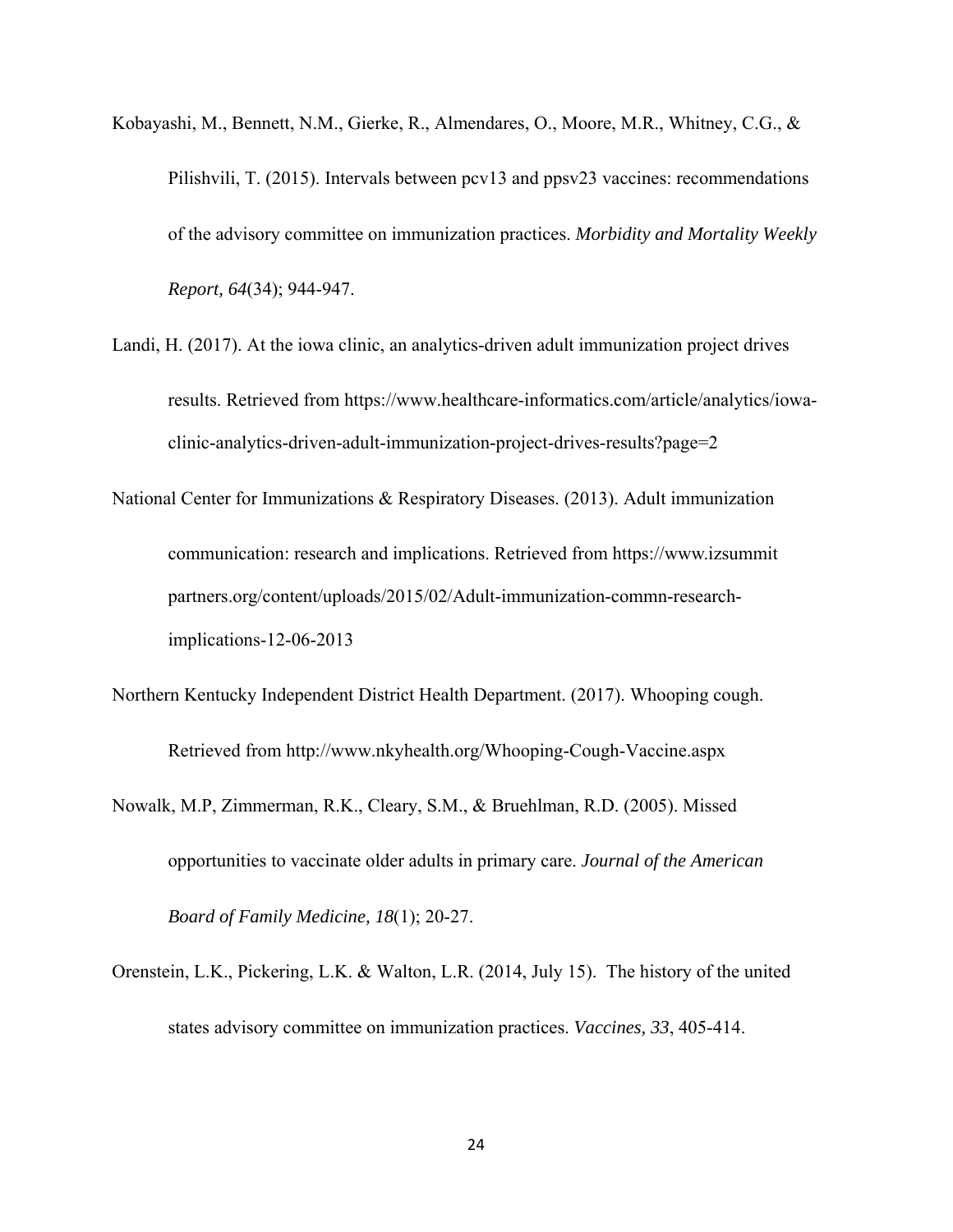- Schuchat, A., Singleton, J., Whitney, C. G. & Zhou, F. (2014, April 25). Benefits from immunization during the vaccines for children program era—United States, 1994-2013. *Morbidity and Mortality Weekly Report, 63*(16), 352-355.
- The College of Physicians of Philadelphia. (2017). The history of vaccines. Retrieved from http://www.historyofvaccines.org/timeline
- Tomczyk, S., Bennett, N.M., Stoecker, C., Gierke, R., Moore, M.R., Whitney, C.G., Hadler, S., & Pillishvilli, T. (2014). Use of 13-valent pneumococcal conjugate vaccine and 23-valent pneumococcal polysaccharide vaccine among adults aged  $\geq 65$  years: recommendations of the advisory committee on immunization practices (ACIP). *Morbidity and Mortality Weekly Report, 63*(37), pp 822-828.
- Trust for America's Health. (2016). Key health data about kentucky. Retrieved from http://healthyamericans.org/states/?stateid=KY#section=1,year=2016,code=undefined
- United States Department of Health and Human Services (2015a). Recommended adult immunization schedule-united states 2015. Retrieved from http://www.cdc.gov/vaccines /schedules/downloads/adult/adult-combined-schedule-bw.pdf
- United States Department of Health and Human Services, Centers for Disease Control and Prevention & National Center for Health Statistics. (2015b). Early release of selected estimates based on data from the national health interview survey, 2014. Retrieved from http://www.cdc.gov/nchs/data/nhis/earlyrelease/earlyrelease201506.pdf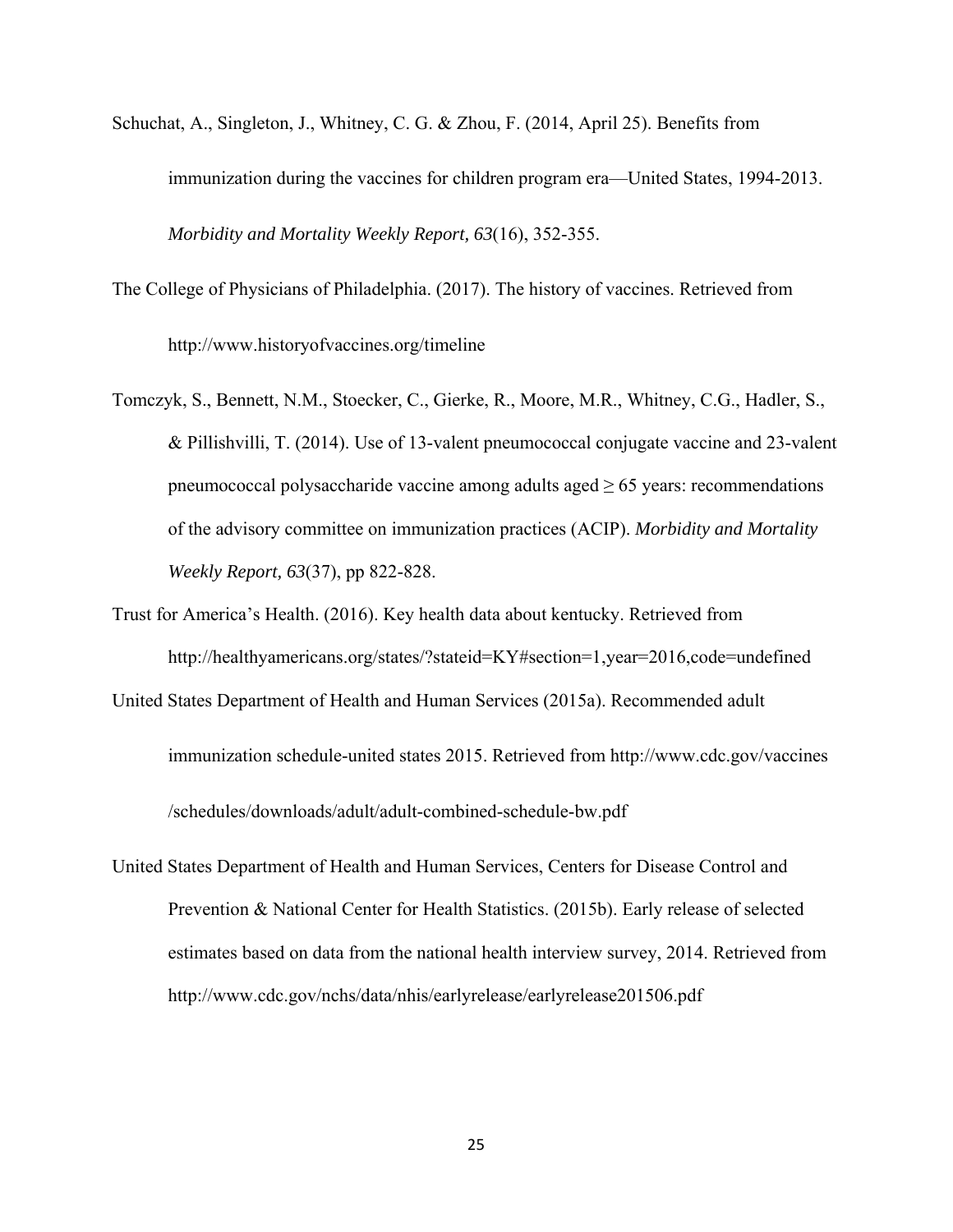- United States Department of Health and Human Services. (2017a). Immunization and infectious disease: overview. Retrieved from http://www.healthypeople.gov/2020/topics-objectives /topic/immunization-andinfectious-diseases
- United States Department of Health and Human Services. (2017b). Immunization and infectious disease: objectives. Retrieved from http://www.healthypeople.gov/2020/topics-objective/ topic/immunization-and-infectious-diseases/objectives
- United States Food and Drug Administration. (2016a). About FDA: how does FDA assess the safety of vaccines? Retrieved from http://www.historyofvaccines.org/timeline
- United States Food and Drug Administration. (2016b). Highlights of prescribing information: prevnar 13. Retrieved from http://www.fda.gov/downloads/BiologicsBloodVaccines/ Vaccines/ApprovedProducts/UCM201669.pdf
- United States Food and Drug Administration. (2014). Highlights of prescribing information: pneumovax 23. Retrieved from http://fda.gov/downloads/BiologicsBloodVaccines /Vaccines/ApprovedProducts/ UCM257088.pdf
- Williams, W., Lu, P., O'Halloran, A., Kim, D.K., Groskopf, L.A., Pilishvili, T., Skoff, T.H., Nelson, N.P., Harpaz, R., Markowitz, L.E., Rodriguez-Lainz, A. & Bridges, C.B. (2016). Surveillance of vaccination coverage among adult populations-united states, 2014.  *Morbidity and Mortality Weekly Report, 65*(1); 1-36.
- Willingham, E. & Helft, L. (2014). What is herd immunity? Obtained from http://www.pbs.org/ wgbh/nova/body/herd-immunity.html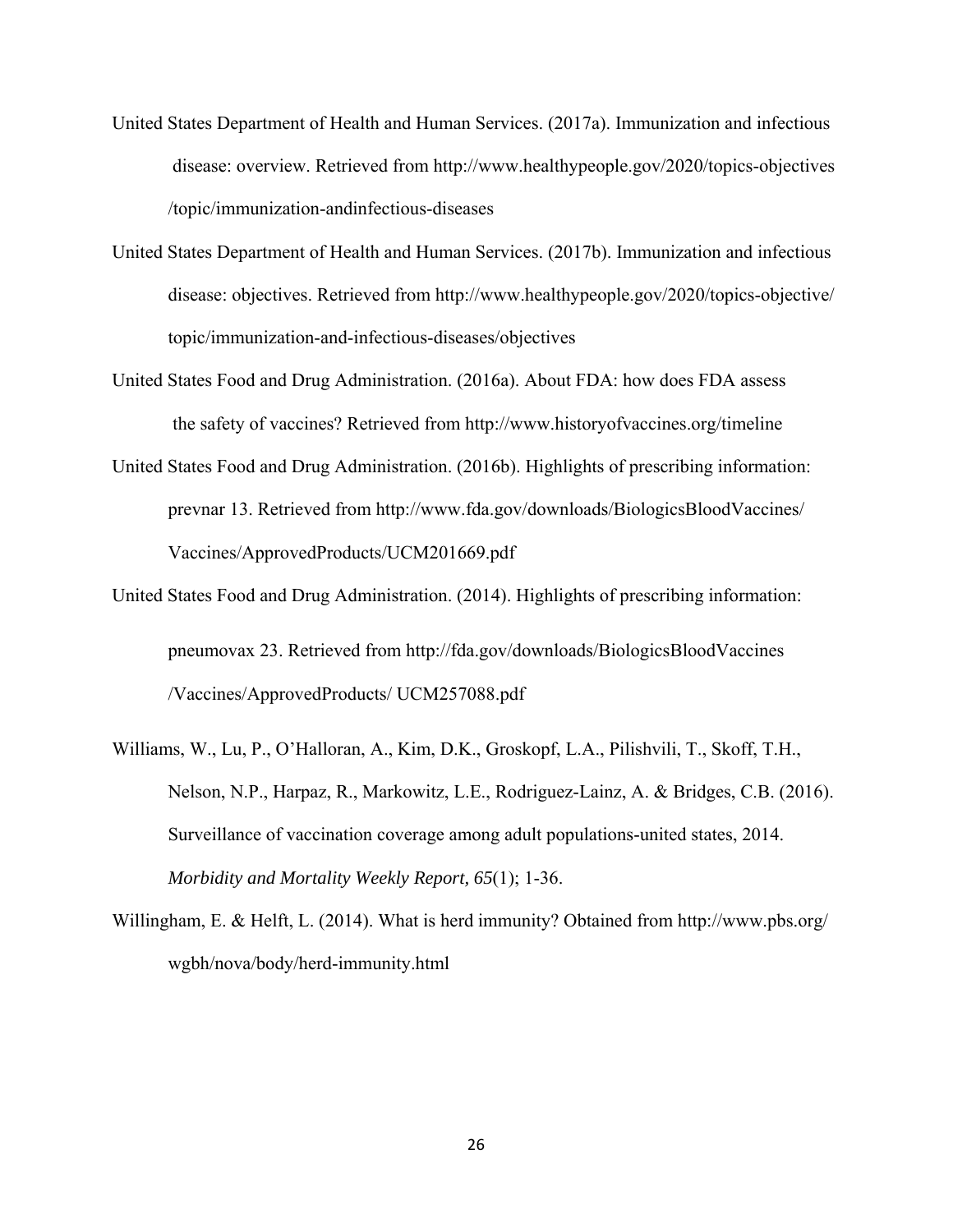|                                                                       | <b>Specifications</b>                                                                                                                                                                                                                                                                                                                  | <b>Absolute Contraindications</b>                                                                                                                                                                                                                                                                                                                                                | <b>What It Prevents</b>                                                                                                                                                                 |
|-----------------------------------------------------------------------|----------------------------------------------------------------------------------------------------------------------------------------------------------------------------------------------------------------------------------------------------------------------------------------------------------------------------------------|----------------------------------------------------------------------------------------------------------------------------------------------------------------------------------------------------------------------------------------------------------------------------------------------------------------------------------------------------------------------------------|-----------------------------------------------------------------------------------------------------------------------------------------------------------------------------------------|
| Influenza                                                             | Recommended for all individuals<br>without contraindications starting at 6<br>months of age and older. (Grohskopf<br>et al., 2016                                                                                                                                                                                                      | Previous severe reaction to any influenza<br>vaccine (angioedema, respiratory distress,<br>emesis or the need to use epinephrine)- for<br>any combination of the vaccine. For the<br>live-attenuated vaccine, anyone who is<br>immunosuppressed, caregivers or those in<br>close contact with someone who is<br>immunocompromised or pregnant women.<br>(Grohskopf et al., 2016) | Specific strains of Influenza A and B- the<br>vaccine and strains change yearly to adjust<br>for identified strains and mutations from<br>the prior season.<br>(Grohskopf et al., 2016) |
| Tdap                                                                  | Recommended for individuals 11<br>years and older. Also, may be<br>administered to under vaccinated<br>children 7 to 10 years of age. (CDC,<br>2011)                                                                                                                                                                                   | Anaphylactic reaction to a previous dose or<br>vaccine component. Encephalopathy no<br>attributable to another disease within 7 days<br>of administration of a prior pertussis<br>vaccine. (CDC, 2017a)                                                                                                                                                                          | Tetanus, Diphtheria, and Pertussis (a.k.a.<br>"whooping cough")<br>(CDC, 2011)                                                                                                          |
| PCV13<br>(Pneumococcal<br>Conjugate Vaccine<br>or Prevnar)            | Infants and children less than 2 years<br>of age, adults 65 years and older, and<br>those 2 to 64 years of age with specific<br>medical conditions (diabetes, chronic<br>heart/lung or kidney disease,<br>compromised immune systems.<br>cochlear implants or cerebrospinal<br>fluid leaks). (CDC, 2015d; CDC,<br>$2015c$ )            | Anaphylactic reaction to a previous PCV7<br>or 13 vaccine or component, also to any<br>diphtheria toxoid. (CDC, 2017a)<br>Pregnancy (CDC, 2015d)                                                                                                                                                                                                                                 | The adult PCV13 protects against<br>Streptococcus pneumoniae serotypes: 1, 3,<br>4, 5, 6A, 6B, 7F, 9V, 14, 18C, 19A. 19F<br>and 23F. (FDA, 2016)                                        |
| PPSV23<br>(Pneumococcal<br>Polysaccharide<br>Vaccine or<br>Pneumovax) | Adults 65 years and older, 19 through<br>64 years of age- who are cigarette<br>smokers, and those 2 through 64 years<br>of age with specific medical conditions<br>(diabetes, chronic heart/lung or kidney)<br>disease, compromised immune<br>systems, cochlear implants or<br>cerebrospinal fluid leaks). (CDC,<br>2015d; CDC, 2015c) | Anaphylactic reaction to a previous PPSV23<br>vaccine or component. (CDC, 2017a)<br>Pregnancy (CDC, 2015d)                                                                                                                                                                                                                                                                       | Protects against 23 serotypes of<br>pneumococcal disease: 1, 2, 3, 4, 5, 6B,<br>7F, 8, 9N, 9V, 10A, 11A, 12F, 14, 15B,<br>17F, 18C, 19A, 19F, 20, 22F, 23F, 33F).<br>(FDA, 2014)        |

# Table 1: Background, Specifics and Contraindications of Vaccines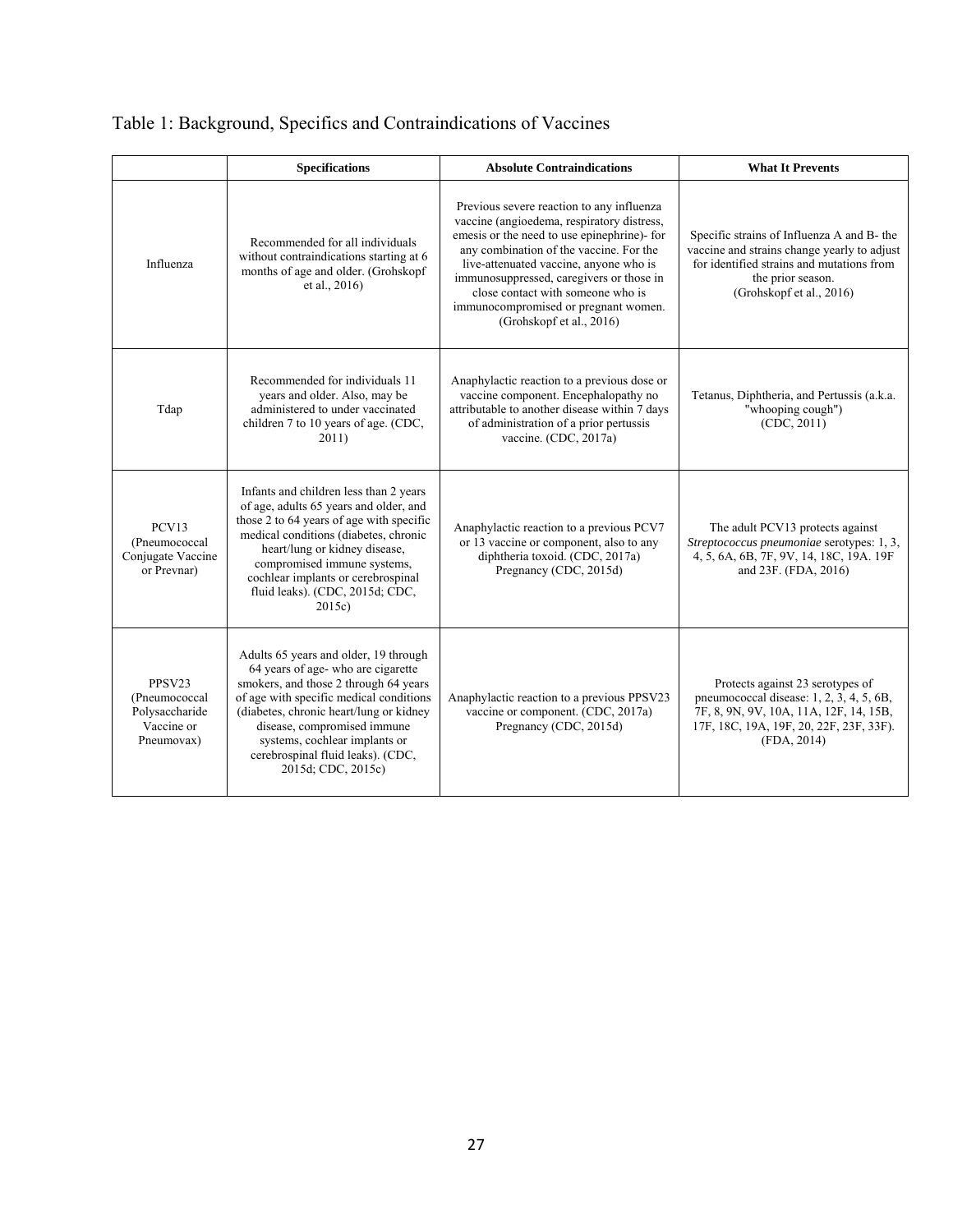|  |  |  |  |  |  | Table 2: Goals and Current State of Vaccines |
|--|--|--|--|--|--|----------------------------------------------|
|--|--|--|--|--|--|----------------------------------------------|

|                                                    | Goal          | <b>Current National State (%)</b> | Current KY State (%) |
|----------------------------------------------------|---------------|-----------------------------------|----------------------|
| Influenza                                          | 70%           | 47.0%                             | 48.3%                |
| Tdap                                               | No data found | 20.1%                             | No data found        |
| Pneumococcal (65 years and older; average<br>risk) | 90%           | 61.3%                             | 69.3%                |
| Pneumococcal (18-64 years; high risk)              | 60%           | 16.6%                             | data found           |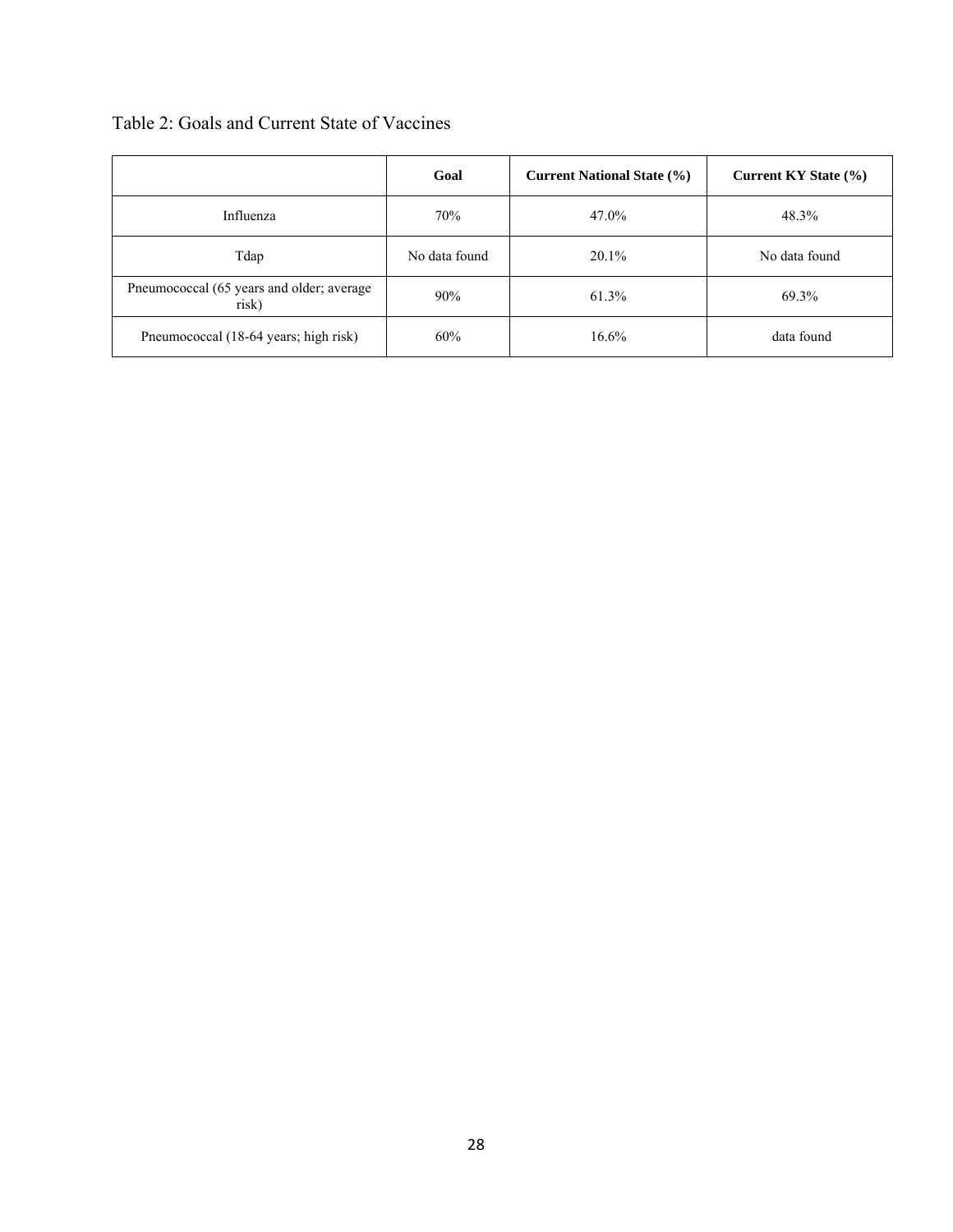|                  | Total sample<br>$(n=120)$ | High-risk<br>$(n=60)$ | Average-risk<br>$(n=60)$ | $\boldsymbol{p}$ |
|------------------|---------------------------|-----------------------|--------------------------|------------------|
| <b>Sex</b>       |                           |                       |                          | .09              |
| Male             | 45 (37.5%)                | 27(45%)               | $18(30\%)$               |                  |
| Female           | 75 (62.5%)                | 33(55%)               | 42 (70%)                 |                  |
| Race             |                           |                       |                          | .54              |
| Caucasian        | 53 (44%)                  | 28 (47%)              | 25(42%)                  |                  |
| African American | 66 (55%)                  | 32(53%)               | 34(57%)                  |                  |
| Asian            | $1(1\%)$                  | $0(0\%)$              | $1(1\%)$                 |                  |

Table 3: Demographical characteristics of the project sample by group (n=120)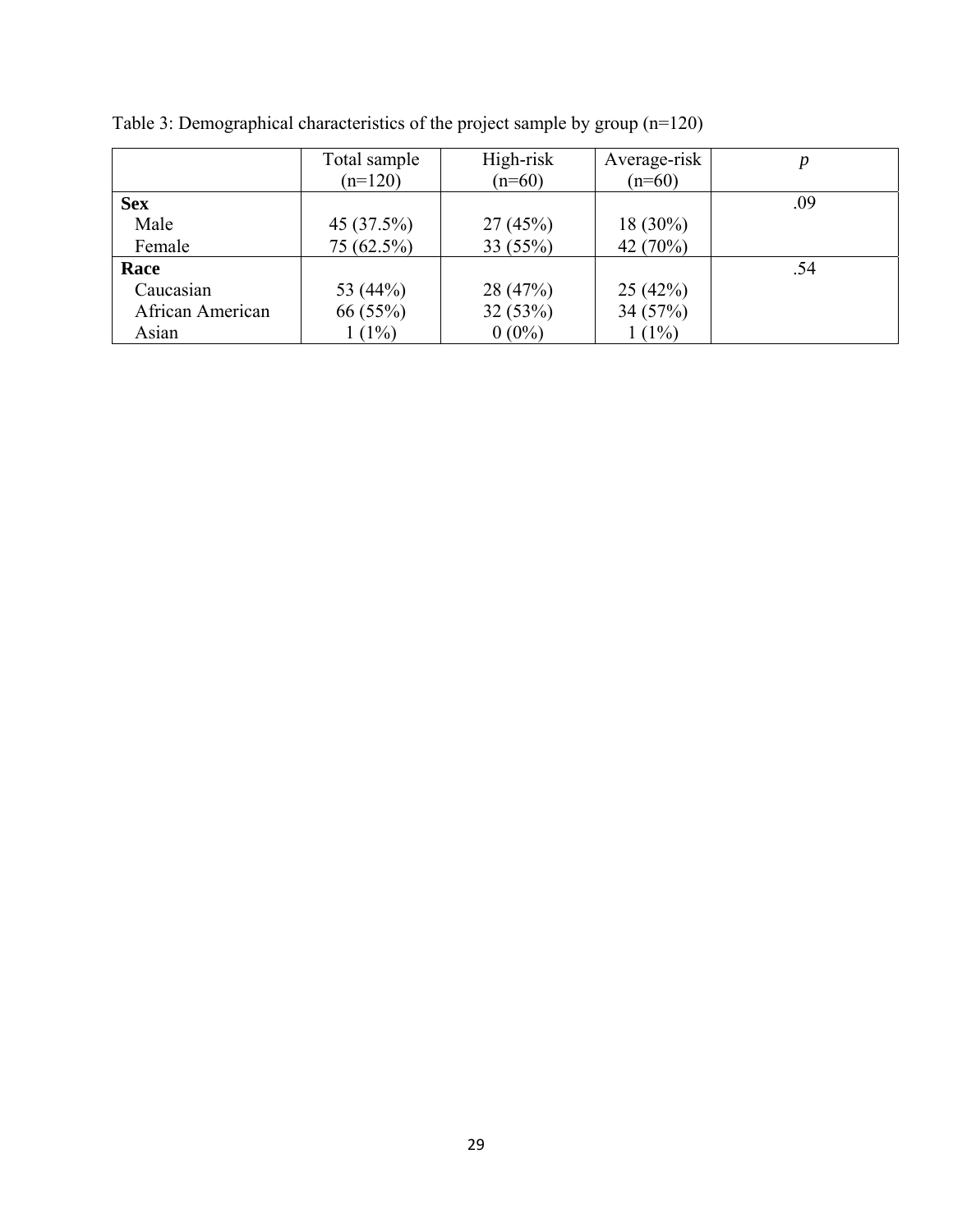Table 4: Age Groupings of Patients

|       | <b>AGE_GROUPING</b> |           |         |                      |            |  |  |
|-------|---------------------|-----------|---------|----------------------|------------|--|--|
|       |                     |           |         |                      | Cumulative |  |  |
|       |                     | Frequency | Percent | <b>Valid Percent</b> | Percent    |  |  |
| Valid | Age_50_55           | 22        | 18.3    | 18.3                 | 18.3       |  |  |
|       | Age_56_60           | 20        | 16.7    | 16.7                 | 35.0       |  |  |
|       | Age_61_65           | 18        | 15.0    | 15.0                 | 50.0       |  |  |
|       | Age_66_70           | 36        | 30.0    | 30.0                 | 80.0       |  |  |
|       | Age_71_75           | 10        | 8.3     | 8.3                  | 88.3       |  |  |
|       | Age_76_80           | 14        | 11.7    | 11.7                 | 100.0      |  |  |
|       | Total               | 120       | 100.0   | 100.0                |            |  |  |

30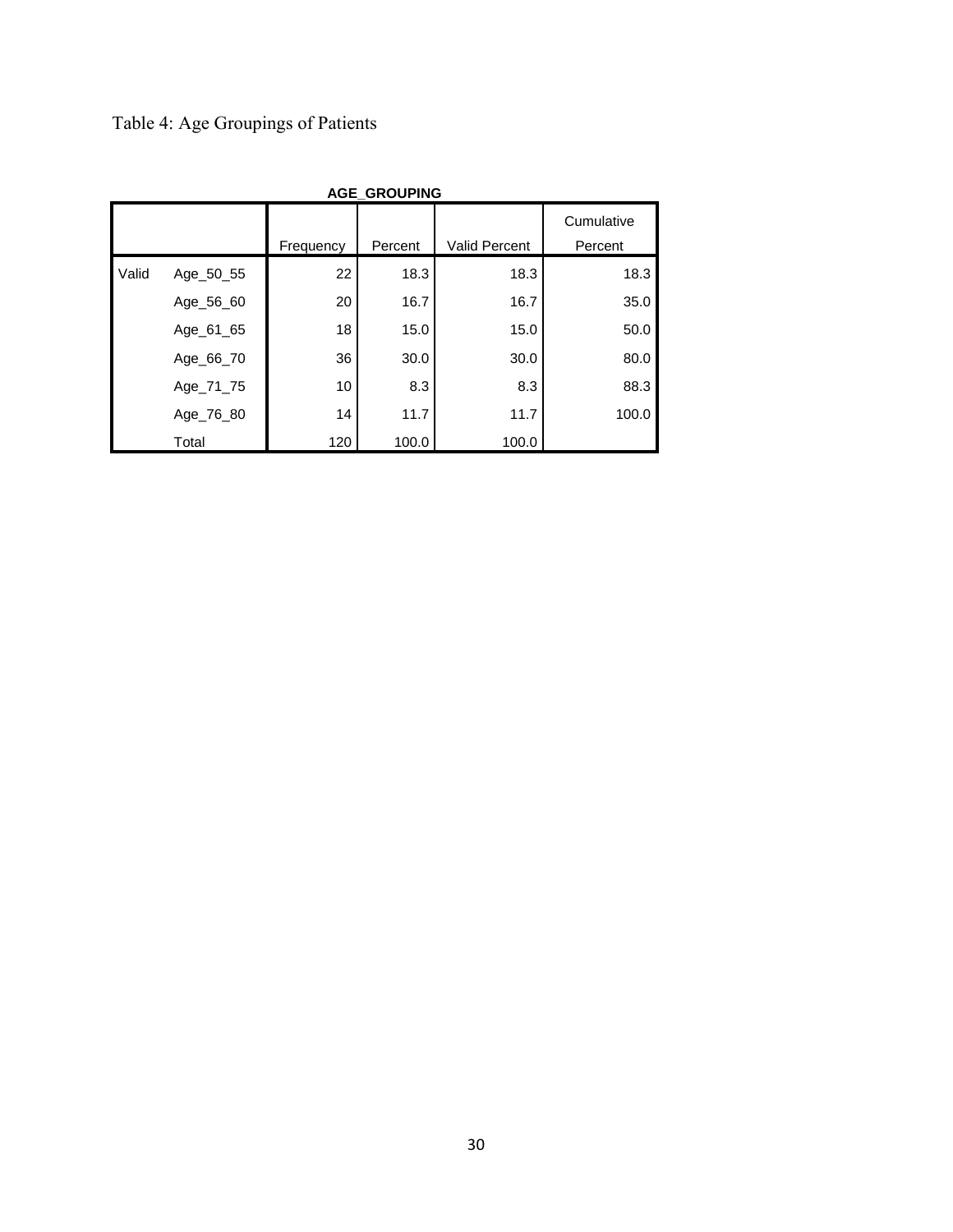| <b>Vaccines</b>    | <b>Vaccinated</b> | <b>Non-Vaccinated</b> |
|--------------------|-------------------|-----------------------|
| Influenza          | 84 (70%)          | $36(30\%)$            |
| Tdap               | 41 $(34%)$        | 79 (66%)              |
| PCV <sub>13</sub>  | 58 (48%)          | 62(52%)               |
| PPSV <sub>23</sub> | 21(18%)           | 99 (82%)              |

Table 5: Total Population Vaccination Status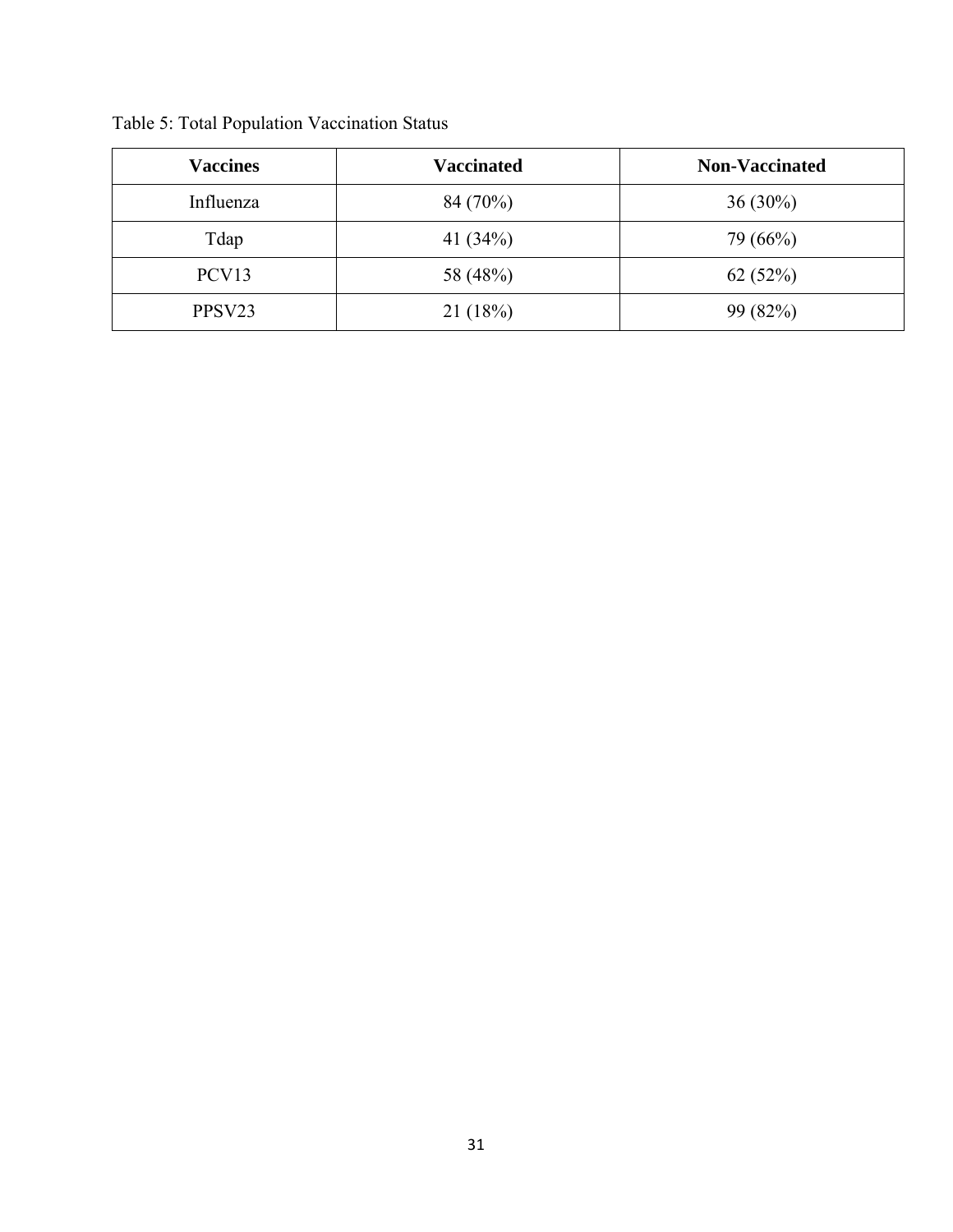## Table 6: Vaccination rates by group

|                     | High risk    | Average risk | <i>p</i> -value |
|---------------------|--------------|--------------|-----------------|
|                     | $(n=60)$     | $(n=60)$     |                 |
|                     | % vaccinated | % vaccinated |                 |
| Influenza           | 60%          | 80%          | .017            |
| Tdap                | 37%          | 32%          | .564            |
| PCV13               | 30%          | 67%          | < 0.01          |
| PPSV23              | 15%          | 20%          | .471            |
| Completion of       | $5\%$        | 18%          | .023            |
| pneumococcal series |              |              |                 |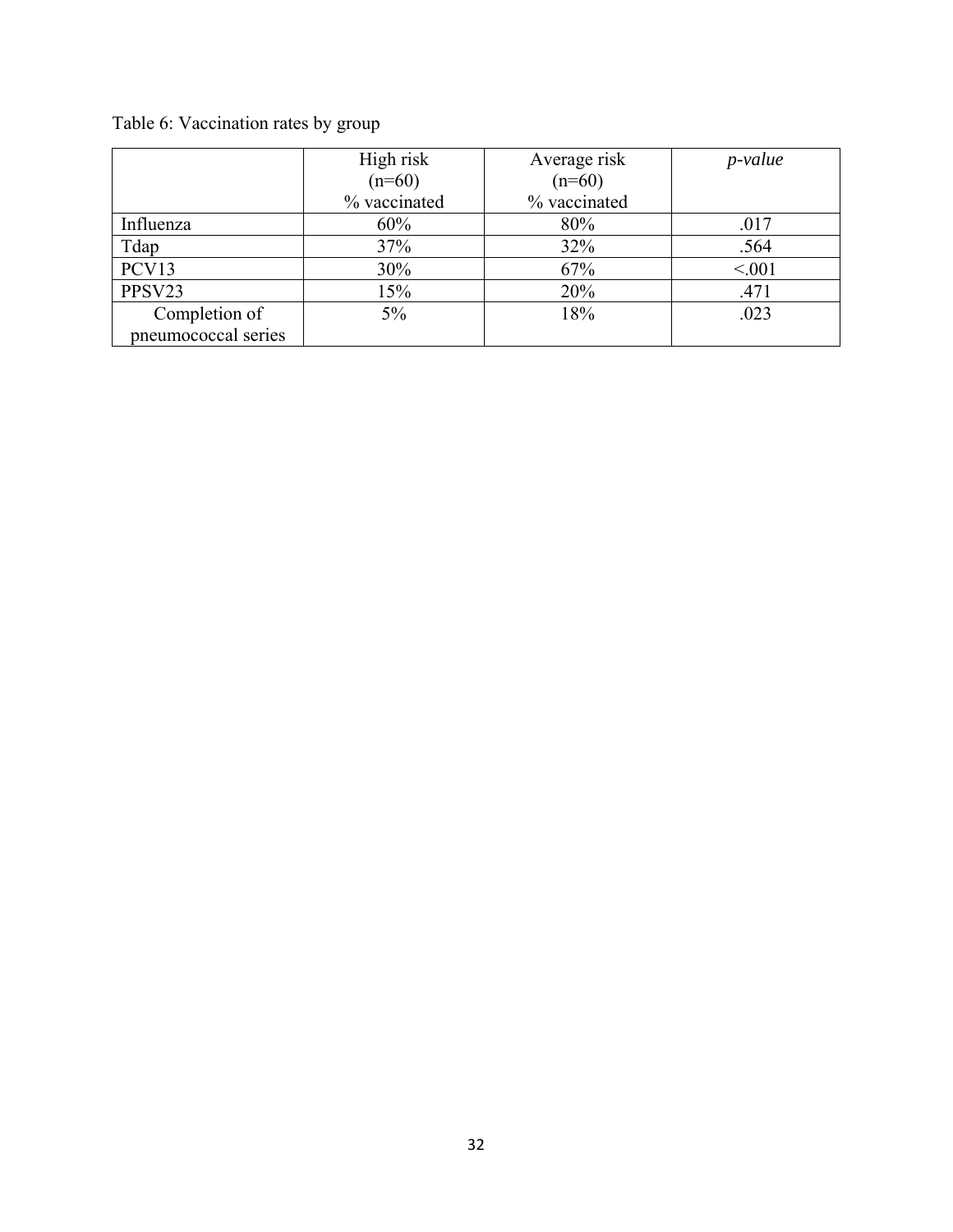|                    | COPD Only   | Diabetes Only | <b>COPD</b> and Diabetes | p-value |
|--------------------|-------------|---------------|--------------------------|---------|
| Influenza          | $(n=2)$ 22% | $(n=26)$ 63%  | $(n=6)$ 67%              | 0.07    |
| Tdap               | $(n=2)$ 22% | $(n=17)$ 41%  | $(n=3)$ 33%              | 0.54    |
| PCV13              | $(n=3)$ 33% | $(n=10)$ 24%  | $(n=4)$ 44%              | 0.46    |
| PPSV <sub>23</sub> | $(n=1)$ 11% | $(n=6)$ 15%   | $(n=2)$ 22%              | 0.79    |

Table 7: Vaccine Administration for COPD and/or Diabetes Mellitus Patients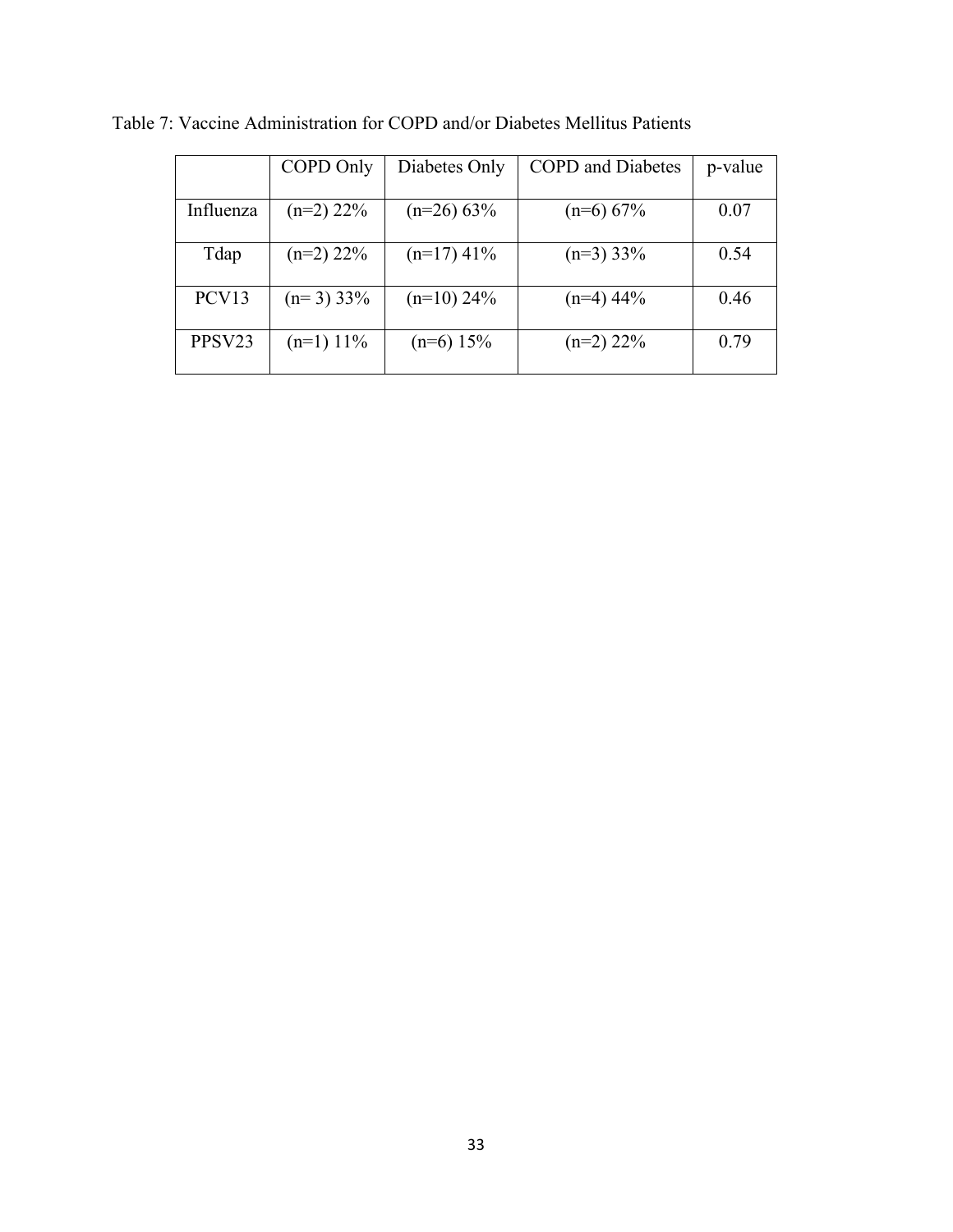|                                            | <b>National Goal</b> | <b>Clinic Rate Total</b><br>$(n = 120)$ |
|--------------------------------------------|----------------------|-----------------------------------------|
| <b>Influenza</b>                           | 70%                  | 70%                                     |
| <b>Tdap</b>                                | No data found        | 34%                                     |
| Pneumococcal (65 years and older;          | 90%                  |                                         |
| average risk)                              |                      |                                         |
| PCV13                                      |                      | 67%                                     |
| PPSV23                                     |                      | 20%                                     |
| Pneumococcal (19 to 64 years of age; high- | 70%                  |                                         |
| risk)                                      |                      |                                         |
| PCV13                                      |                      | 30%                                     |
| PPSV23                                     |                      | 15%                                     |

Table 8: National Goals Compared to Clinic Rates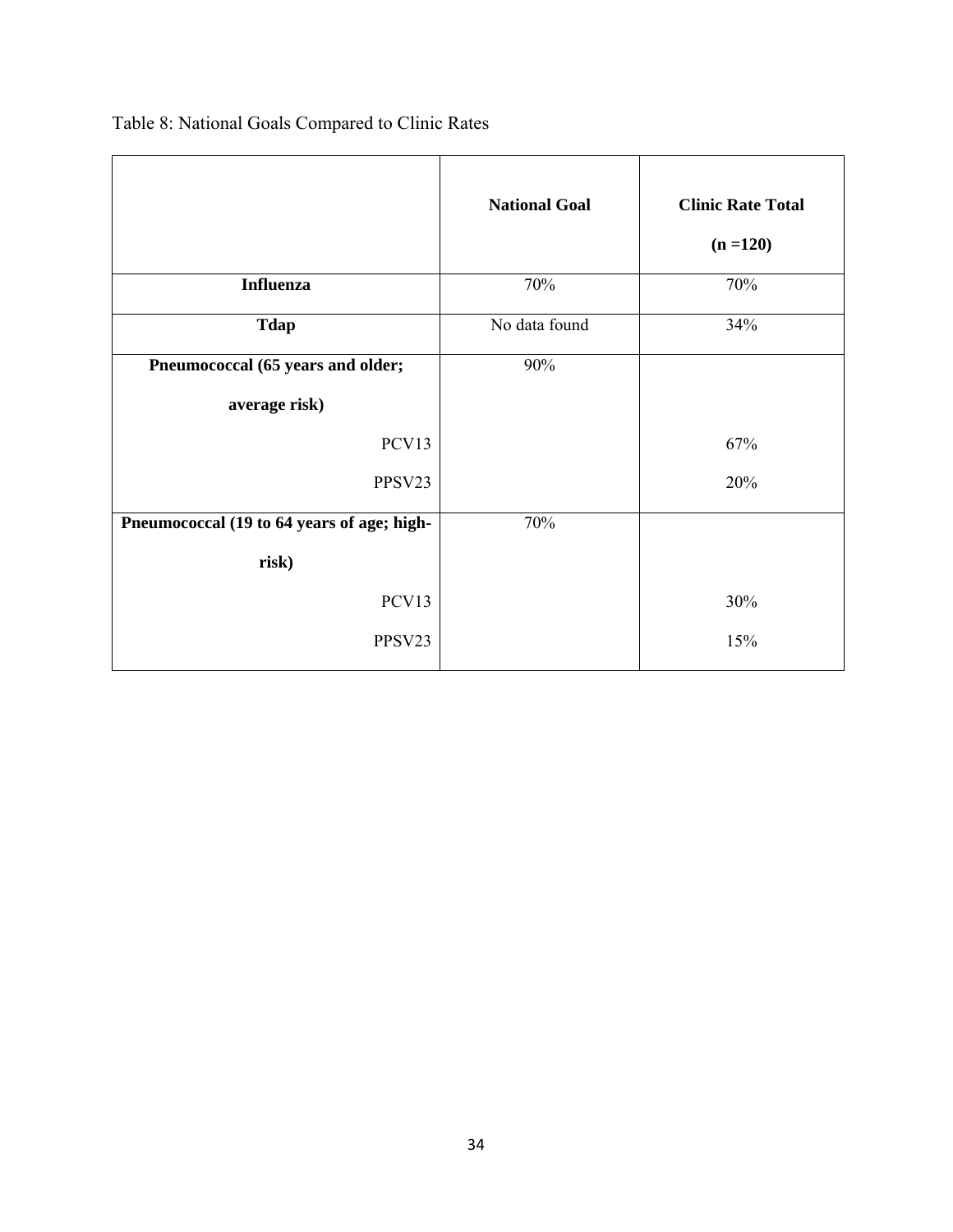

Figure 1: Chronic Diseases of High-Risk Individuals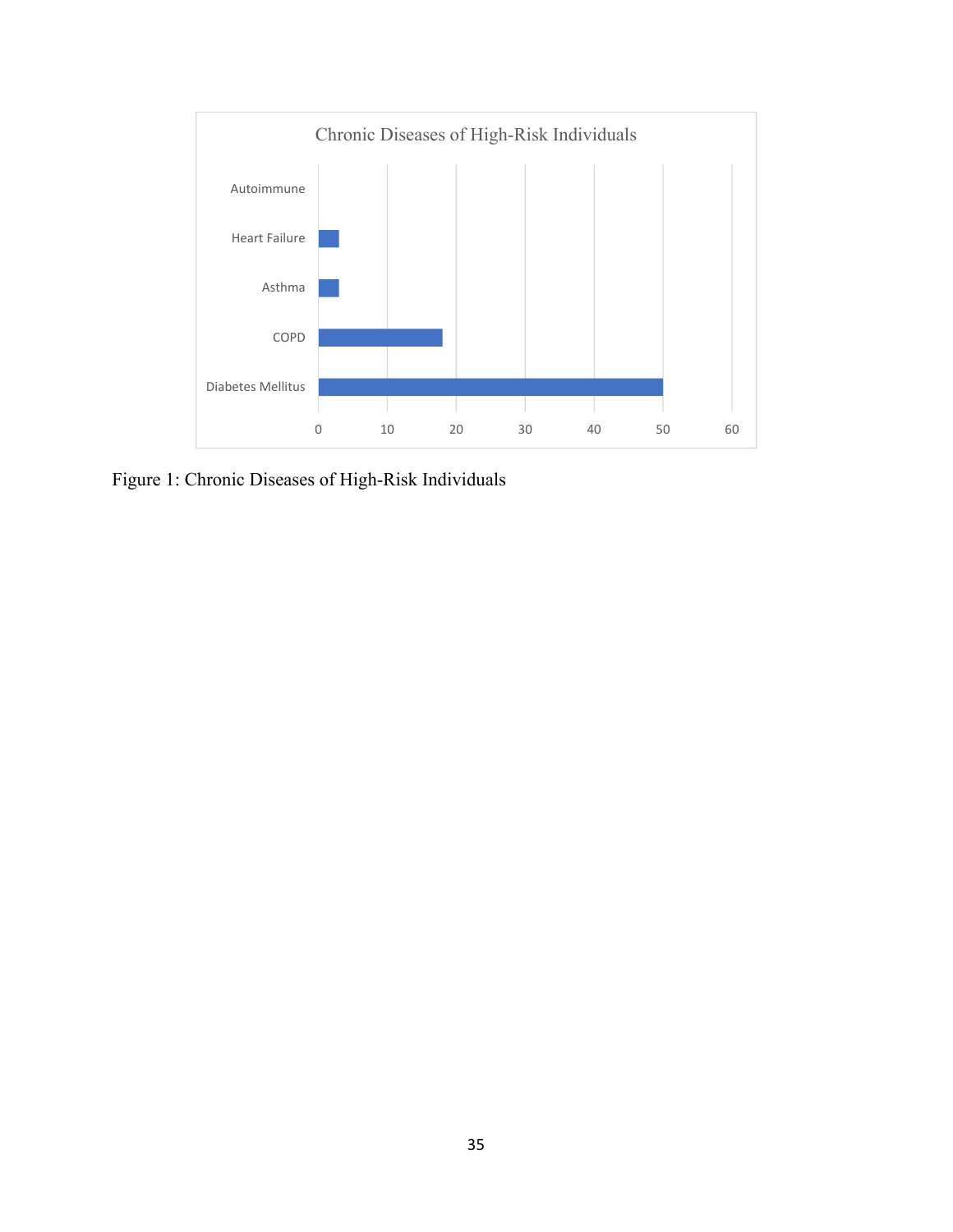

Figure 2: High-Risk Compared to Average-Risk, Vaccination Rates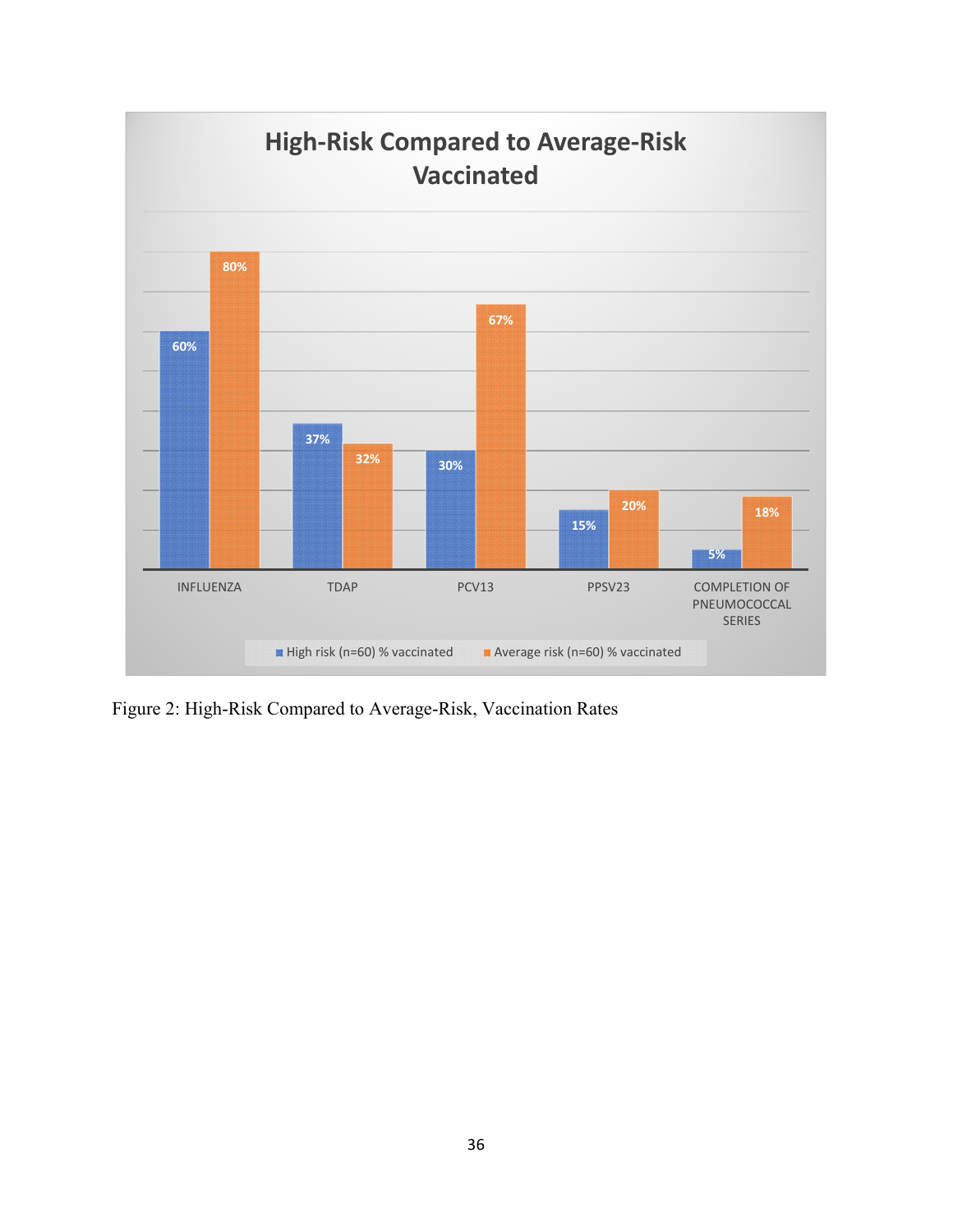### **Appendix**

### ICD Codes Used for Analysis

ICD-10 codes:

- ‐ Diabetes Mellitus (Type I and II) Code Numbers: E10.9, E10.21, E10.22, E11.21, E11.22, E11.41, E11.42, E 11.69, E11.8 and E11.9
- ‐ Chronic Obstructive Pulmonary Disease Code Numbers: J44.0, J44.1 and J44.9

‐ Asthma

- Code Numbers: J45.20, J45.21, J45.22, J45.30, J45.31, J45.32, J45.40, J45.41, J45.42, J45.50, J45.51, J45.52, J45.901, J45.902, J45.909
- ‐ Heart Failure
	- Code Numbers: I50.20, I50.21, I50.23, I50.30, I50.31, I50.32, I50.33, I50.40, I50.41, I50.42, I50.43, I50.9
- ‐ Autoimmune Disorders
	- Rheumatoid Arthritis
		- Code Numbers: M05.9, M06.80, M06.9, M08.00, M08.29
	- Systemic Lupus Erythematosus
		- Code Numbers: M32.10, M32.9
	- Multiple Sclerosis
		- Code Number: G35
	- Myasthenia gravis
		- Code Numbers: G70.00, G70.01
	- Autoimmune thyroiditis Code Number: E06.3

The ICD-9 Codes:

‐ Diabetes Mellitus (Type I and Type II)

Code numbers: 250, 250.0, 249.0, 250.01, 250.2, 250.3

‐ Chronic Obstructive Pulmonary Disease

Code Numbers: 490, 491, 491.2, 491.21, 492, 496

‐ Asthma

Code Numbers: 493, 493.2, 493.21, 493.22